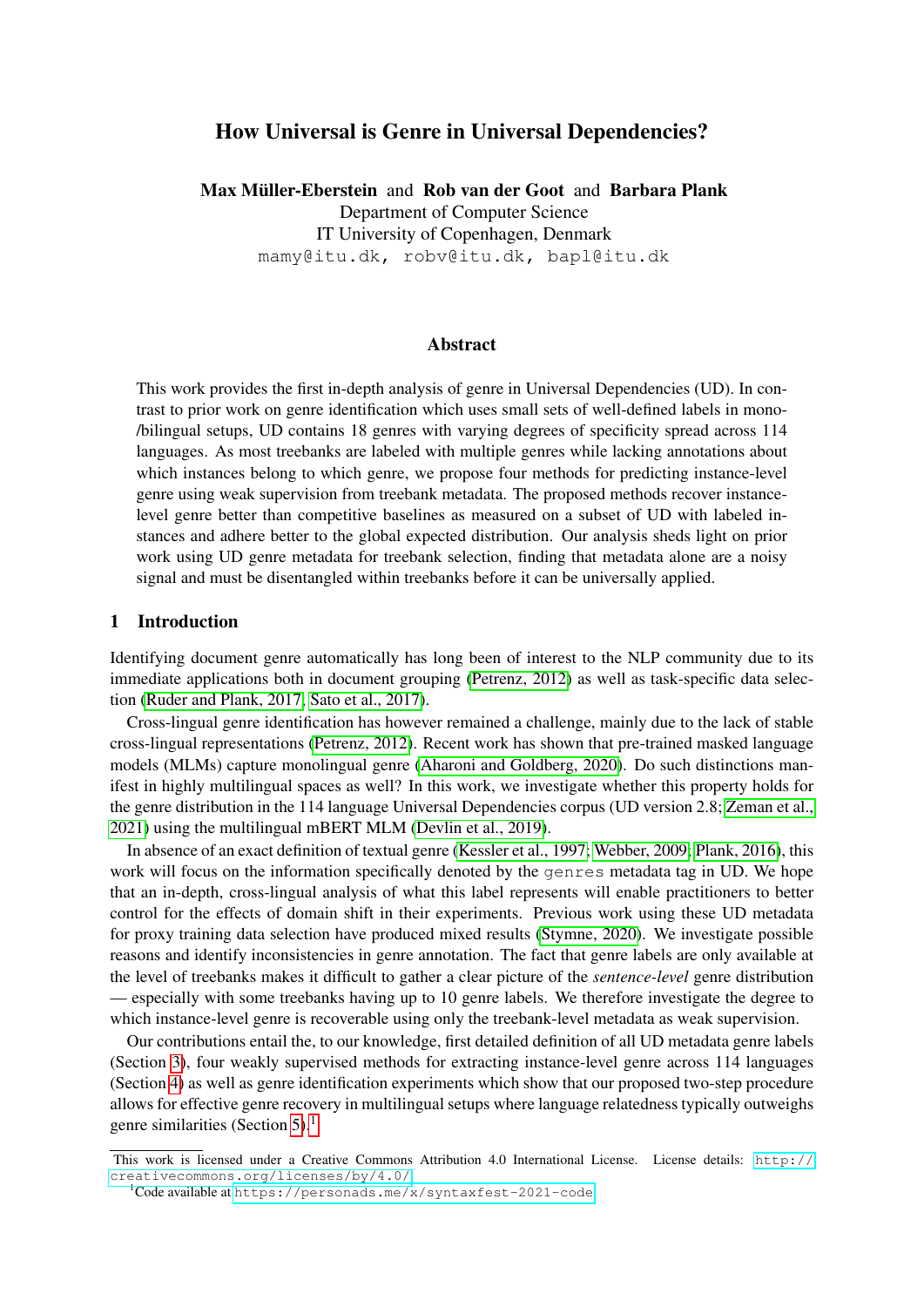## 2 Related Work

The largest hurdle for cross-lingual genre classification is the lack of shared representational spaces. [Sharoff \(2007\)](#page-12-4) use shared POS n-grams in order to jointly classify the genre of English and Russian documents. [Petrenz \(2012\)](#page-12-0) similarly seek out features which are stable across languages in order to classify English and Chinese documents into four shared genres. A recent data-driven approach finds that monolingual MLM embeddings can be clustered into five groups closely representing the data sources of the original corpus [\(Aharoni and Goldberg, 2020\)](#page-10-0). In this work, we investigate whether this holds for multilingual settings as well.

Being able to identify textual genre has been crucial for domain-specific fine-tuning [\(Dai et al., 2020;](#page-10-2) [Gururangan et al., 2020\)](#page-10-3) including dependency parsing. For parser training, in-genre data is typically selected by proxy of the data source [\(Plank and van Noord, 2011;](#page-12-5) [Rehbein and Bildhauer, 2017;](#page-12-6) [Sato](#page-12-2) [et al., 2017\)](#page-12-2). Data-driven approaches which include automatically inferred topics based on word and embedding distributions [\(Ruder and Plank, 2017\)](#page-12-1) as well as POS-based approaches [\(Søgaard, 2011;](#page-13-2) [Rosa, 2015;](#page-12-7) [Vania et al., 2019\)](#page-13-3) have also been found effective.

Universal Dependencies [\(Nivre et al., 2020\)](#page-12-8) aims to consolidate syntactic annotations for a wide variety of languages and genres under a single scheme. The latest release contains 114 languages — many with fewer than 100 sentences. In order for languages at all resource levels to benefit from domain adaptation, it will continue to be important to identify cross-lingually stable signals for genre. While language labels are generally agreed upon, differences in genre are more subtle. Metadata at the treebank level provides some insights into genres of original data sources, however these are "neither mutually exclusive nor based on homogeneous criteria, but [are] currently the best documentation that can be obtained" [\(Nivre et al., 2020\)](#page-12-8).

[Stymne \(2020\)](#page-13-1) performs an initial study on using these treebank metadata labels for the selection of spoken and Twitter data. Results show that training on out-of-language/in-genre data is superior to out-of-language/out-of-genre data. However the best results are obtained using in-language data regardless of genre-adherence. This holds across multiple methods of proxy dataset selection (e.g. treebank embeddings; [Smith et al., 2018\)](#page-13-4).

Recently, [Müller-Eberstein et al. \(2021\)](#page-11-1) have shown that combining UD genre metadata and MLM embeddings can improve proxy training data selection for zero-shot parsing of low-resource languages. The use of genre in their work is more implicit as it is mainly driven by the genre of the target data. In contrast, this work takes a holistic view and explicitly examines the classification of instance-level genre for all sentences in UD.

As genre appears to be a valuable signal, we set out to investigate how it is defined and distributed within UD. Due to the coarse, treebank-level nature of current genre annotations, we hypothesize that a clearer picture can only be obtained by moving to the sentence level. We therefore transition from prior supervised document genre prediction to weakly supervised *instance* genre prediction. Additionally, we expand the linguistic scope from mono- or bilingual corpora to all 114 languages currently in UD.

More generally, this task can be viewed as predicting genre labels for all sentences in all corpora of a collection while only being given the set of labels said to be contained in each corpus.

### <span id="page-1-0"></span>3 UD-level Genre

We analyze genre as currently used in the genres metadata of 200 treebanks from Universal Dependencies version 2.8 [\(Zeman et al., 2021\)](#page-14-0). Section [3.1](#page-1-1) provides an overview of all UD genre types and Section [3.2](#page-3-0) analyzes how these global labels relate to the subset of treebanks which do provide treebank-specific, instance genre annotations.

#### <span id="page-1-1"></span>3.1 Available Metadata

UD 2.8 [\(Zeman et al., 2021\)](#page-14-0) contains 18 genres which are denoted in each treebank's accompanying metadata. Around 36% of treebanks contain a single genre while the remaining majority can contain between 2–10 which are not further labeled at the instance level. There is no official description of each genre label, however they can be roughly categorized as follows: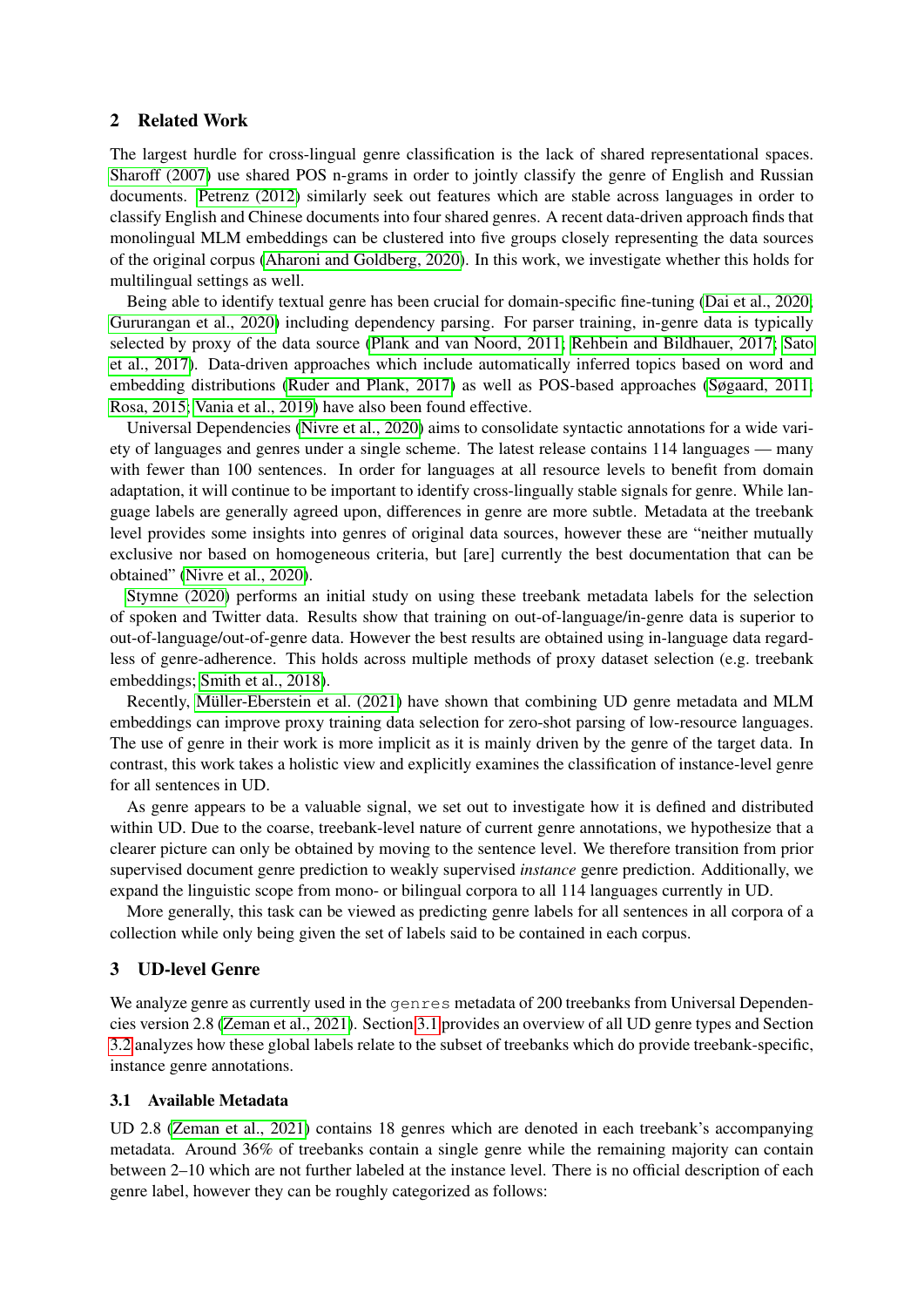**academic** Collections of scientific articles covering multiple disciplines. Note that this label may subsume others such as *medical*.

 $\bullet$  **bible** Passages from the bible, frequently from older languages (e.g. Old Church Slavonic-PROIEL by [Haug and Jøhndal, 2008\)](#page-11-2). Largely non-overlapping passages are used across treebanks.

**in blog** Internet documents on various topics which may overlap with other genres such as *news*. They are typically more informal in register. Some treebanks group social media content and reviews under this category (e.g. Russian-Taiga by [Shavrina and Shapovalova, 2017\)](#page-13-5).

 $\blacktriangleright$  **email** Formal, written communication. This includes English-EWT's [\(Silveira et al., 2014\)](#page-13-6) subsection based on the Enronsent Corpus [\(Styler, 2011\)](#page-13-7) as well as letters attributed to Dante Alighieri as part of Latin-UDante [\(Cecchini et al., 2020\)](#page-10-4).

**E** fiction Mostly paragraphs from diverse sets of fiction books and magazines.

 $\hat{\mathbf{\underline{m}}}$  government The least represented genre, mainly denoting texts from governmental sources. These include political speeches (English-GUM by [Zeldes, 2017\)](#page-13-8) as well as inscriptions from Neo-Assyrian kings from around 900 BCE (Akkadian-RIAO by [Luukko et al., 2020\)](#page-11-3).

**? grammar-examples** Sentences from teaching or grammatical reference books which are typically short, but cover a wide range of dependency relations (e.g. Tagalog-TRG by [Samson and Cöltekin, 2020\)](#page-12-9).

 $\mathbf{\vec{B}}$  **learner-essays** Small genre occurring in three single-genre treebanks. Sentences were written by second-language learners and either contain original errors (English-ESL by [Berzak et al., 2016\)](#page-10-5), manual corrections (IT-Valico by [Di Nuovo et al., 2019\)](#page-10-6) or both (Chinese-CFL by [Lee et al., 2017\)](#page-11-4).

 $\triangle$  **legal** Relatively frequent genre based mostly on laws and legal corpora within the public domain.

**Medical** Scientific articles/books in the field of medicine (e.g. cardiology, diabetes, endocrinology for Romanian-SiMoNERo by [Mitrofan et al., 2019\)](#page-11-5). It is subsumed by *academic* for some treebanks (e.g. Czech-CAC by [Hladká et al., 2008\)](#page-11-6).

**Example 12** news The highest-resource genre by a large margin corresponding to news-wire texts as well as online newspapers on specific topics (e.g. IT-news in German-HDT by [Borges Völker et al., 2019\)](#page-10-7).

ð nonfiction Second most frequent genre with a high degree of variance, subsuming e.g. *academic* and *legal*. German-LIT [\(Salomoni, 2019\)](#page-12-10) contains three philosophical books from the 18th century. Other *non-fiction* treebanks can originate from multiple sources (e.g. books and internet) and time spans.

W poetry Smaller, yet distinct genre covering mostly older texts and language variations (e.g. Old French-SRCMF by [Stein and Prévost, 2013\)](#page-13-9).

**t** reviews Medium-resource genre covering informal online reviews with unnormalized orthography (e.g. English-EWT) as well as formal reviews (e.g. newspaper film reviews in Czech-CAC).

social Encompasses social media data such as tweets (e.g. Italian-TWITTIRÒ by [Cignarella et al.,](#page-10-8) [2019\)](#page-10-8) as well as newsgroups (e.g. English-EWT). Some *spoken* data is co-labeled with this genre when it refers to colloquial speech (e.g. South Levantine Arabic-MADAR by [Zahra, 2020\)](#page-13-10).

Õ spoken Distinct genre which typically consists of spoken language transcriptions. Sentences contain filler words and may have abrupt boundaries. Sources range from elicited speech of native speakers (Komi Zyrian-IKDP by [Partanen et al., 2018\)](#page-12-11) to radio program transcriptions (Frisian Dutch-Fame by [Braggaar and van der Goot, 2021\)](#page-10-9).

~ web Similarly ambiguous genre as *non-fiction*. It occurs in conjunction with specific genres such as *blog* and *social* and never appears alone (e.g. Persian-PerDT by [Sadegh Rasooli et al., 2020\)](#page-12-12).

W wiki Denotes data from Wikipedia for which cross-lingual authoring guidelines exist.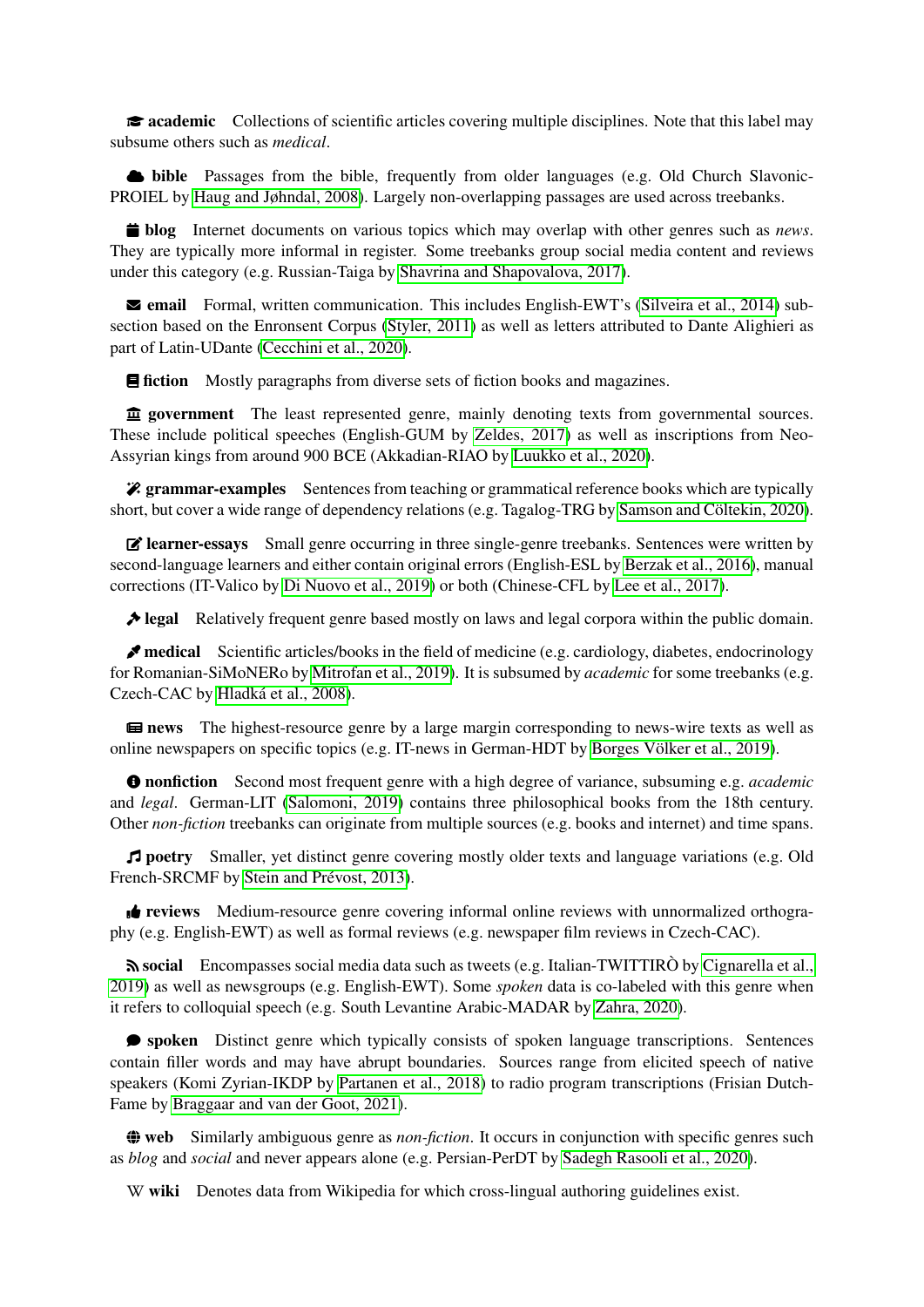<span id="page-3-1"></span>

Figure 1: Genre Distribution in UD Version 2.8. Ranges indicate upper/lower bounds for sentences per genre inferred from UD metadata. Center marker reflects the distribution under the assumption that genres within treebanks are uniformly distributed. Labels above the bars indicate the number of treebanks which contain each genre.

Figure [1](#page-3-1) shows the approximated distribution of these genres in UD. Maximum/minimum sentence counts are inferred from the size of single-genre treebanks plus the size of all treebanks in which a genre is said to occur. The center line denotes the distribution under the assumption that genres are uniformly distributed within each treebank.

It is clear that *news* and *non-fiction* constitute more than half of the entire dataset. Specialized genres such as *medical* are less represented. For broader genres such as *web*, which frequently co-occurs with others, the exact number of sentences is hard to estimate, but must lie between 0–20%. Considering these large variances, access to instance-level genre will likely be crucial for effective proxy data selection and downstream domain adaptation.

#### <span id="page-3-0"></span>3.2 Instance-level Annotations

In addition to the aforementioned 18 treebank-level genre labels, some treebanks provide instance-level genre annotations in the comment-metadata before each sentence. We find such annotations in 26 out of 200 treebanks in UD 2.8 amounting to 124k or 8.25% of all sentences.

Out of this set, 20 treebanks belong to the Parallel Universal Dependencies (PUD; [Nivre et al., 2017\)](#page-11-7). They are split 500/500 between *news* and *wiki*, as denoted by sentence IDs beginning with n and w respectively. The parallel nature of PUD makes it interesting for analyzing cross-lingual genre identification performance. However these two genres only represent a small fraction of non-fiction texts and furthermore, each PUD-treebank is test-split-only. Note also that Polish-PUD as an exception has the metadata labels *news* and *non-fiction*.

The remaining six treebanks for which we were able to identify instance-level genre annotations are Belarusian-HSE [\(Lyashevskaya et al., 2017\)](#page-11-8), Czech-CAC [\(Hladká et al., 2008\)](#page-11-6), English-EWT [\(Silveira et](#page-13-6) [al., 2014\)](#page-13-6), German-LIT [\(Salomoni, 2019\)](#page-12-10), Polish-LFG [\(Patejuk and Przepiórkowski, 2018\)](#page-12-13) and Russian-Taiga [\(Shavrina and Shapovalova, 2017\)](#page-13-5). They cover a wider set of 12 genres. Annotation schema vary across treebanks and are neither fully compatible amongst each other nor with the 18 UD labels. Approximate mappings can however be drawn thanks to source data documentation by the respective authors (Section [4.2\)](#page-5-0).

Further comment-metadata which may guide genre separation within treebanks includes document, paragraph and source identifiers. Again, these are unfortunately not available for all sentences (although coverage of these metadata reaches up to 45%) and their values do not provide further indications about genre adherence.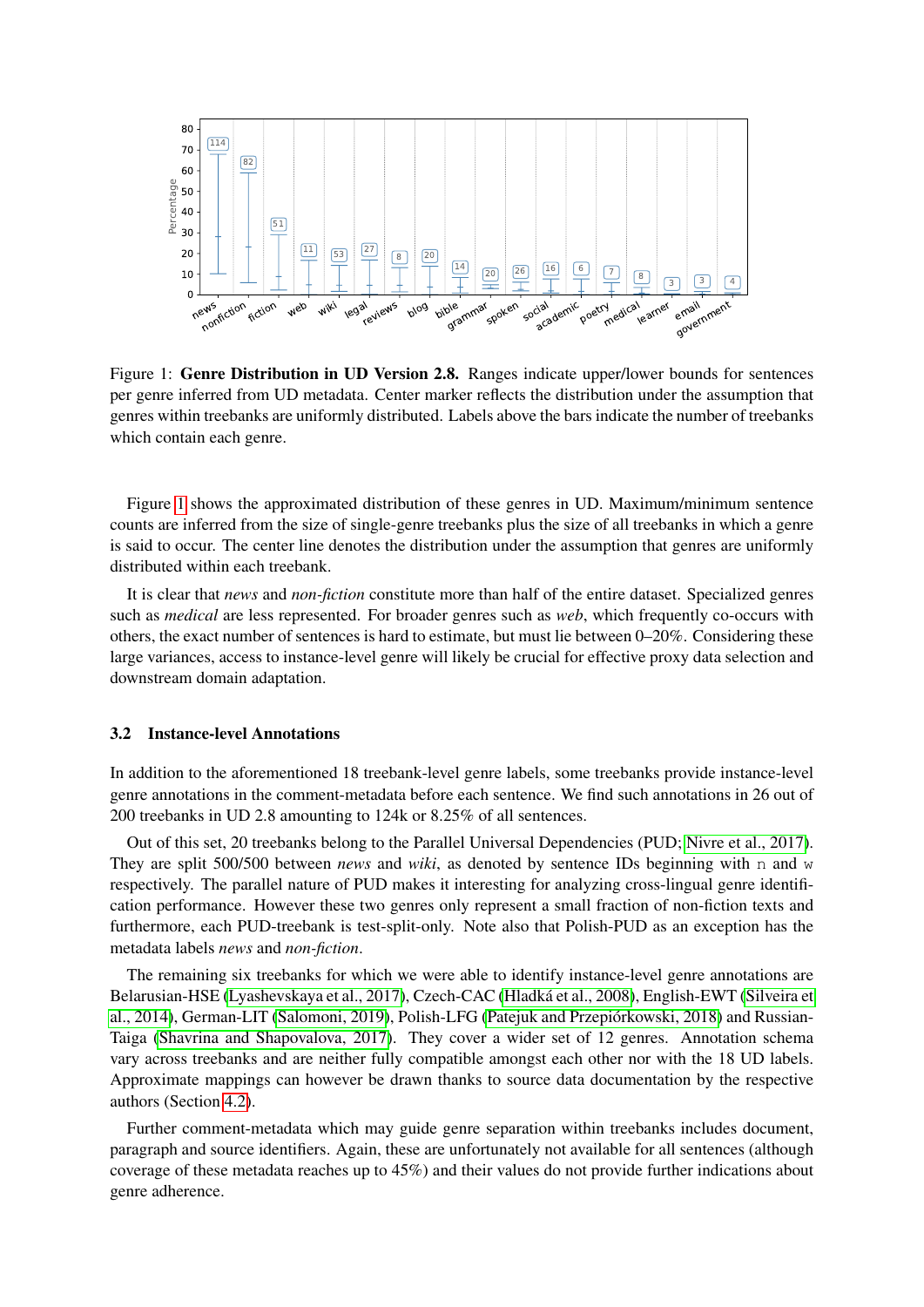### <span id="page-4-0"></span>4 Instance Genre from Treebank Labels

From the previous analysis, it is evident that finer-grained genre labels are needed before domain adaptation can be successful across all languages.

Formally, the task of predicting instance-level UD genre can be defined as assigning a set of labels  $\mathcal{L} = \{l_0, l_1, \ldots, l_K\}$  (i.e. genres) to all instances  $x_n$  of a corpus X (i.e. UD). The corpus consists of S distinct subsets  $\mathcal{X} = \{ \mathcal{X}_0 \cup \mathcal{X}_1 \cup \ldots \cup \mathcal{X}_S \}$  (i.e. treebanks) each with a subset of labels  $\mathcal{L}_s \subseteq \mathcal{L}$ . As no instance-level labels  $x_n \to l$  are available, models must learn this mapping based solely on the subset of labels said to be contained in each data subset  $\mathcal{X}_s \to \mathcal{L}_s$ .

### <span id="page-4-1"></span>4.1 Genre Prediction Methods

As instance-level labels are noisy and sparse, we investigate two classification-based and two clusteringbased approaches for inferring instance genre labels from the treebank metadata  $\mathcal{L}_s$  alone. Building on [Müller-Eberstein et al. \(2021\)](#page-11-1), our proposed methods leverage latent genre information in the pre-trained mBERT language model [\(Devlin et al., 2019\)](#page-10-1).

BOOT In order to select proxy training data which matches the genre of an unseen target, [Müller-](#page-11-1)[Eberstein et al. \(2021\)](#page-11-1) propose a bootstrapping-based approach to genre classification (BOOT). An mBERT-based classifier [\(Devlin et al., 2019\)](#page-10-1) is initially trained on sentences from single-genre treebanks, corresponding to standard supervised classification. Above a confidence threshold (i.e. softmax probability of 0.99), sentences from treebanks containing a known genre in mixture are bootstrapped as single-genre training data for the next round. After bootstrapping sentences from all known genres, the remaining unclassified instances of any treebank containing a single unknown genre are inferred to be of that last genre. While this method was previously used for targeted data selection, we investigate the degree to which it actually recovers instance-level genre.

CLASS With approximate classification (CLASS), we simplify BOOT to naively learn instance genre labels from weak supervision. It fine-tunes the same mBERT MLM with a 18-genre classification layer on the [CLS]-token. For single-genre treebanks it is possible to measure the exact cross entropy between the predicted probability and the target (i.e.  $x_n \to l$  with  $l \in \mathcal{L}_s$  and  $|\mathcal{L}_s| = 1$ ). For multi-genre treebanks with  $|\mathcal{L}_s| > 1$ , this is not possible as the gold label is unknown. For the CLASS approach, each sentence from a k-genre treebank is therefore classified k times — once for each class in  $\mathcal{L}_s$ .

GMM In addition to classification, we also evaluate two common clustering algorithms. First we investigate whether clusters formed by untuned MLM sentence embeddings (mean over sentence subwords) represent genre to such a degree that Gaussian Mixture Models can recover the 18 UD genre groups. For monolingual data from five genres, such clusters were shown to be recoverable [\(Aharoni and](#page-10-0) [Goldberg, 2020\)](#page-10-0). We extend this approach to the 114 language setting of UD.

LDA As all methods so far are to some degree dependent on the pre-trained MLM representations, we also evaluate the recoverability of genre using Latent Dirichlet Allocation [\(Blei et al., 2003\)](#page-10-10) with lexical features. Feature vectors are constructed using the frequency of character 3–6-grams.

Cluster Labeling Both clustering methods produce 18 groups of sentences from UD, however these will not carry meaningful labels as with classification. While labels could be assigned manually post-hoc by matching representative sentences in each cluster to one of the 18 global UD genres, this process is bound to be subjective and also depends on the annotator to be fluent in most of the 114 languages.

In order to automate this procedure, we propose GMM+L and LDA+L which combine clustering and classification. Both methods start by clustering each treebank  $\mathcal{X}_s$  into the number of genres specified by its metadata (note that standard GMM and LDA cluster all of UD at once, i.e.  $\mathcal{X}$ ).

Next, the mean embedding of each cluster is computed such that they can be compared in a single representational space. Note that this would not be possible using monolingual models as their latent spaces are not as cross-lingually aligned. Analogous to BOOT, single-genre treebanks can then be used as a single-label signal such that the closest cluster from each treebank containing the respective genre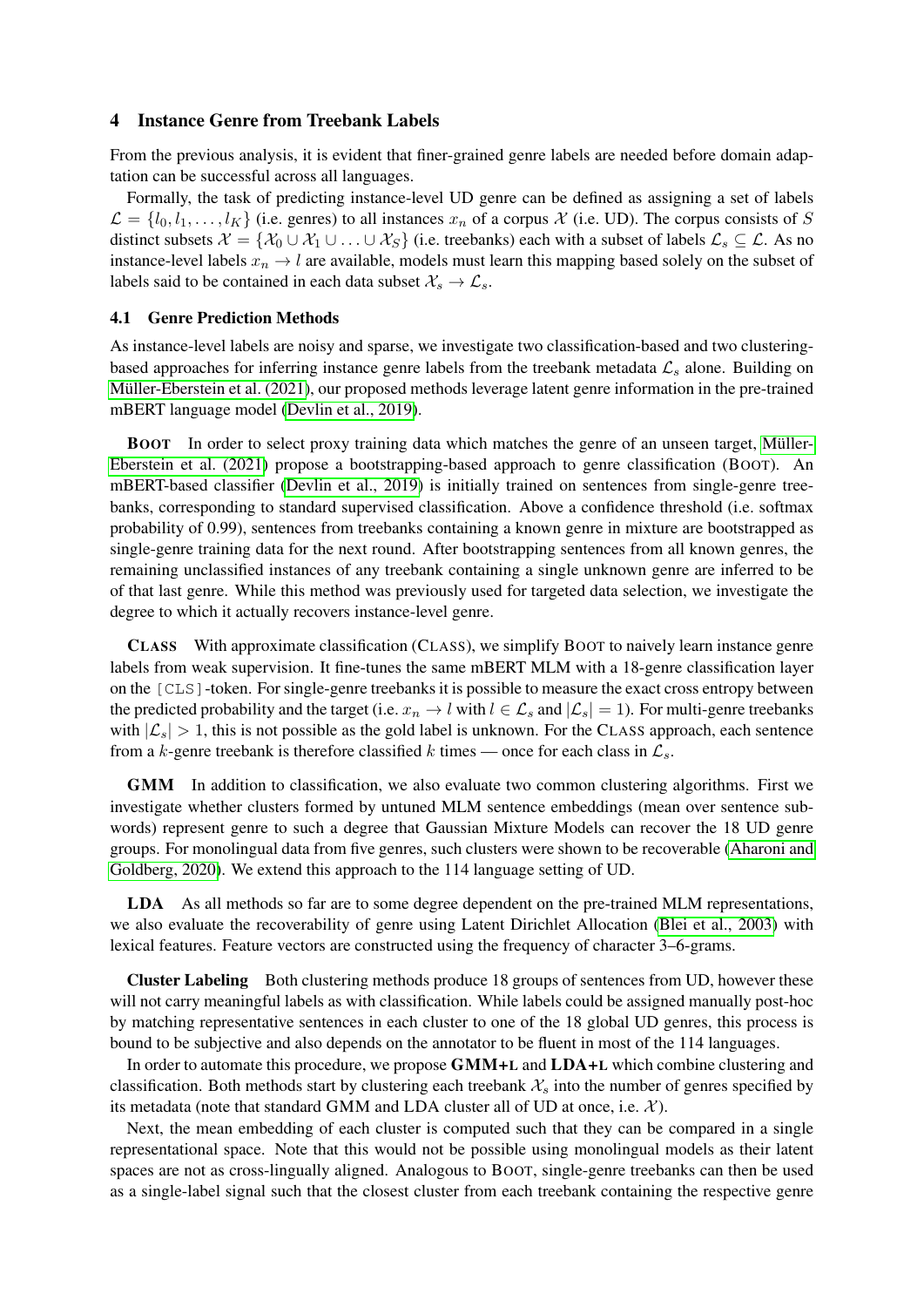can be extracted. Newly identified clusters are added to the pool of single-genre clusters. This process need only be repeated for three rounds before all sentences in UD can be assigned a single label.

Using these four methods, we aim to assign a single genre label to each sentence in UD. By comparing model ablations, we further depart from prior work and explicitly quantify the genre information in MLM embeddings as well as how it manifests within and across treebanks in UD.

#### <span id="page-5-0"></span>4.2 Supervised Evaluation

For the 26 treebanks with instance genre labels, we are able to measure standard F1 after applying a mapping from the treebank-specific labels to the 18 global UD genre labels. The mapping was created according to the following criteria.

First, we only allowed treebank-specific genre labels to be mapped to the set of UD genre labels specified in each treebank's metadata.

Second, if possible treebank labels are mapped to UD labels of the same name (e.g. fiction  $\rightarrow$ *fiction*) or to the closest subsuming category (e.g. spoken (prepared)  $\rightarrow$  *spoken*).

Third, decisions involving subjective uncertainty were based on the label which covers the majority of data sources. E.g., Czech-CAC has the metadata label set {*legal, medical, news, non-fiction, reviews*} and only three types of instance labels ( $aw$ ,  $nw$ ,  $sw$ ). The  $sw$  (scientific-written) label is attached to many medical articles, but also to articles on philosophy or music. While *academic* may be the most fitting label, it is not in the metadata. As such we chose the broader *non-fiction* as the target label.

The full mapping is in Appendix [A](#page-15-0) and we hope future work will be able to expand upon it.

#### <span id="page-5-1"></span>4.3 Unsupervised Evaluation

For the remaining 174 treebanks without sentence-level gold labels it is difficult to measure the exact quality of the predicted genre distributions. Nonetheless, treebank annotations provide enough information for approximate, global comparisons.

Based on label/cluster assignments, it is possible to compute the standard cluster purity measure (PUR; [Schütze et al., 2008\)](#page-12-14). Across treebanks of the same genre, the majority of sentences should belong to the same label/cluster. We measure this using the ratio of cross-treebank label agreement (AGR). As in prior work [\(Aharoni and Goldberg, 2020\)](#page-10-0) it is important to note that the aforementioned metrics can be misleading when taken on their own: A perfect score can for example be achieved by simply assigning all instances to the same genre.

To mitigate this issue we turn to the expected overlap of inter-treebank genre distributions. For multigenre treebanks, it is known which genres are present, but not how they are distributed. Since treebanks are expected to have a certain amount of overlap, we can however estimate a global error. A {*fiction, spoken, wiki*} treebank should for example have no clusters in common with a {*news*} treebank, but should have many sentences in the same clusters as a {*fiction, medical, spoken*} one. Assuming that genres are uniformly distributed within each treebank, the first pair would share 0 mass between distributions while the second pair would share  $\frac{2}{3}$ . Intuitively, a good prediction would produce a global genre distribution that falls precisely between the metadata range bars of Figure [1,](#page-3-1) close to the center markers.

To quantify the overlap between two treebank genre distributions p and q over the genres in  $\mathcal{L}_s$ , we use the discrete Bhattacharyya coefficient:

$$
BC(p,q) = \sum_{l \in \mathcal{L}_s} \sqrt{p(l)q(l)}\tag{1}
$$

which has often been applied to distributional comparisons [\(Choi and Lee, 2003;](#page-10-11) [Ruder and Plank,](#page-12-1) [2017\)](#page-12-1). It is computed for all pairs of treebanks such that the overlap error  $\Delta BC \in [0, 100]$  is the mean absolute difference between the expected distributional overlap of each treebank pair and the predicted one (i.e. lower is better).

While none of these metrics can individually provide an exact measure of a prediction method's fit to the UD-specified distribution, they complement each other as to allow for global comparisons in absence of any sentence-level annotations.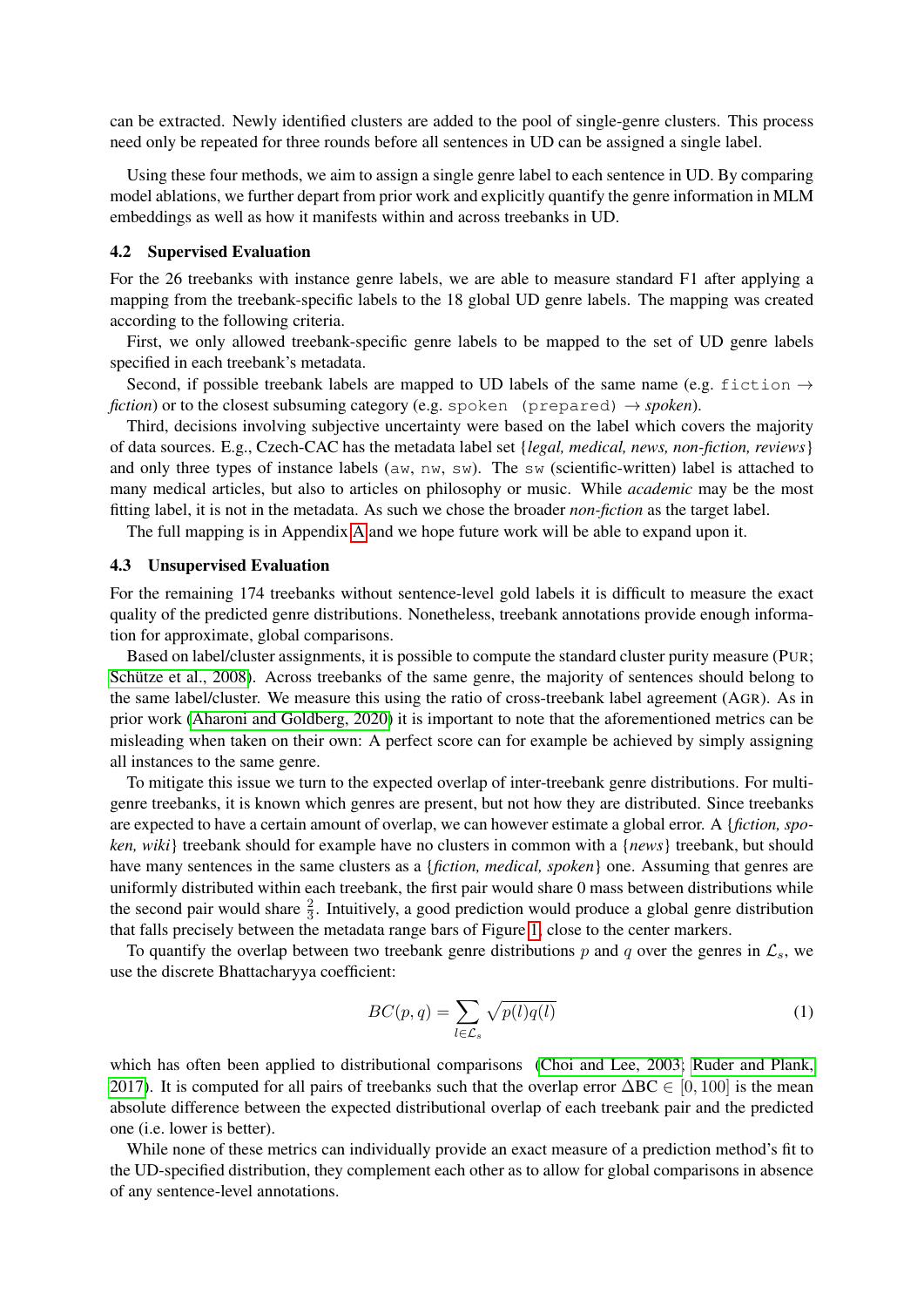<span id="page-6-1"></span>

Figure 2: Genre Predictions on UD (Test). Ranges indicate upper/lower bounds inferred from UD metadata and the distribution under treebank-level uniformity at the center marker. Bars show averaged distribution predictions with standard deviations by FREQ, ZERO, BOOT, CLASS, GMM+L and LDA+L.

### <span id="page-6-0"></span>5 Experiments

### 5.1 Setup

Data From the 1.5 million sentences in UD, we construct global training, development and testing splits. All original test splits are left unchanged and gathered into one global test split containing 204k sentences. Note that test-only treebanks and languages are thereby never seen during training or tuning. For instance-level, supervised evaluation, this means that all PUD treebanks and German-LIT are excluded, leaving five treebanks for tuning.

Next, all original training and development splits are concatenated and split 10/90 into a global training and development split with 102k and 915k sentences respectively. The reason for this small "training" split is that it is only required for training CLASS and BOOT. Within it, we again split the data 70/30 (71k and 31k sentences) for classifier training and held-out data for early stopping. All exact splits are provided in Appendix [A.](#page-15-0)

Baselines For our comparisons, we use a maximum frequency baseline (FREQ) which labels all sentences within a treebank with the metadata genre label that is most frequent overall. For example, in any treebank containing *news*, all instances are labeled as such.

In order to measure the untuned classification performance of mBERT, we propose an additional zeroshot classification baseline (ZERO). Prior research has found that classifying sentences based solely on their cosine similarity to genre label strings in MLM embedding space can be remarkably effective [\(Veer](#page-13-11)[anna et al., 2016;](#page-13-11) [Yin et al., 2019;](#page-13-12) [Davison, 2020\)](#page-10-12). For example, a sentence is labeled as *academic* if this is the closest embedded label out of all 18 genre strings.

Training Every method from Section [4.1](#page-4-1) is run with three initializations. CLASS and BOOT are trained for a maximum of 30 epochs with an early stopping patience of 3. ZERO, GMM+L and LDA+L (by extension GMM, LDA) do not require training and can be directly applied to the target data. Implementation details and development results are reported in Appendices [B](#page-15-1) and [C.](#page-16-0)

#### <span id="page-6-2"></span>5.2 Results

Using the 8% subset of annotated instances (Section [4.2\)](#page-5-0) in addition to the unsupervised metrics from Section [4.3,](#page-5-1) we can gather an estimate of each method's performance in Table [1.](#page-7-0) UD-level genre predictions in addition to instance-level confusions are further visualized in Figures [2](#page-6-1) and [3.](#page-8-0)

Baselines The FREQ baseline highlights the issue of using individual unsupervised metrics for estimating performance. As it assigns all sentences per treebank to the same genre, it automatically achieves 100% single-genre treebank purity and agreement. Considering that the instance-level F1 covers 12 genres, a baseline score of 47 is also competitive. Note that this is mostly due to the data imbalance towards *news*. This unlikely distribution predicted by FREQ is also reflected in Figure [2.](#page-6-1)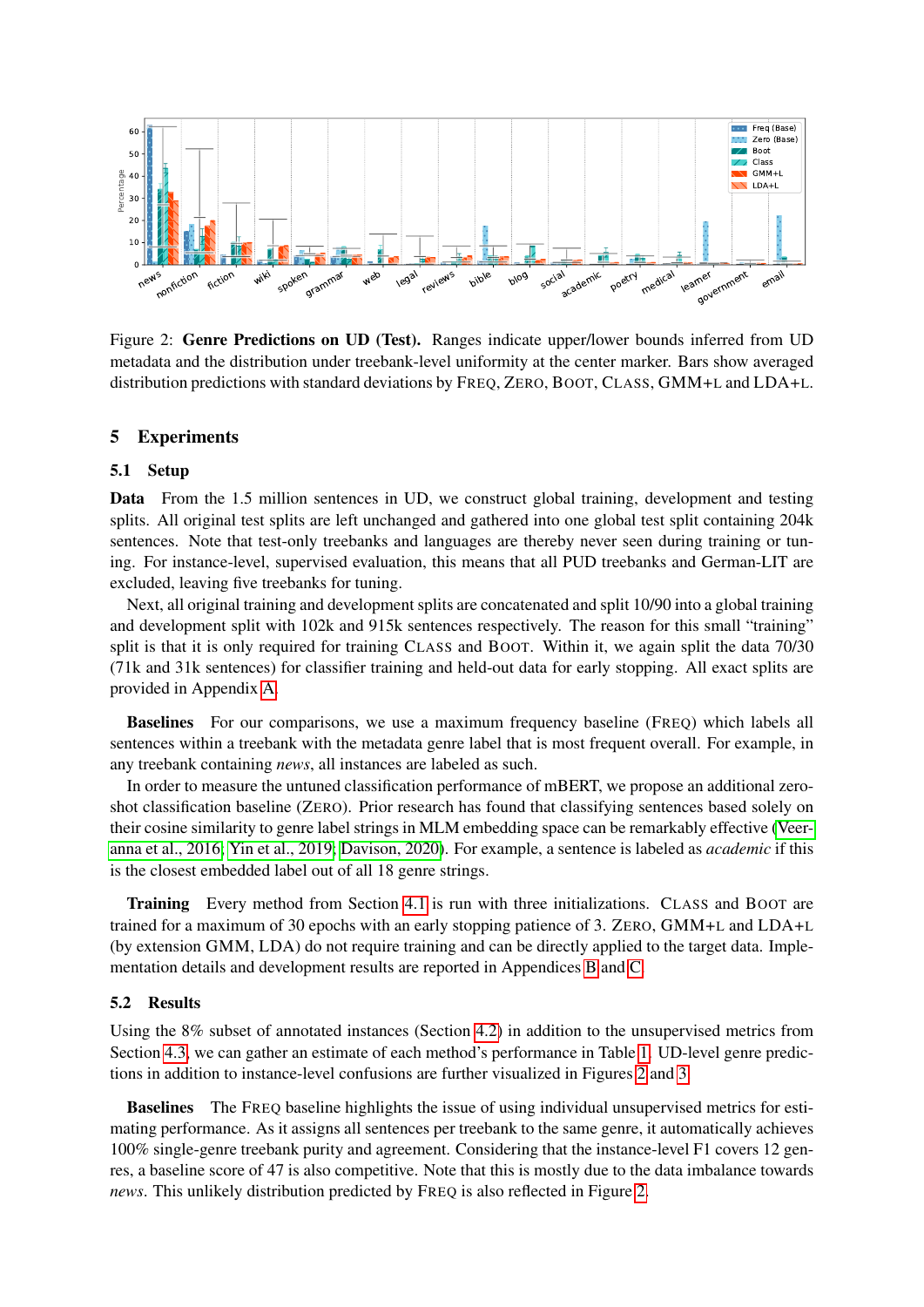<span id="page-7-0"></span>

| <b>METHOD</b> | PUR        | AGR        | $\Delta$ BC | F1           |
|---------------|------------|------------|-------------|--------------|
| FREO          | $100+0.0$  | $100+0.0$  | $21 + 0.0$  | $47 + 0.0$   |
| ZERO          | $46+0.0$   | $56 + 0.0$ | $47 + 0.0$  | $12+0.0$     |
| <b>CLASS</b>  | $83 + 1.4$ | $63 + 3.9$ | $34 + 1.1$  | $32 \pm 0.9$ |
| <b>BOOT</b>   | $86 + 0.4$ | $70+0.7$   | $29 + 0.3$  | $38 + 1.2$   |
| <b>GMM</b>    | $90+0.5$   | $45 + 2.6$ | $31 + 0.3$  |              |
| $+$ LABELS    | $100+0.0$  | $100+0.0$  | $4 + 0.2$   | $54 + 2.1$   |
| <b>LDA</b>    | $77 + 0.8$ | $34 + 2.6$ | $31 + 0.2$  |              |
| $+$ LABELS    | 100+0.0    | $100+0.0$  | $2+0.1$     | $51 \pm 1.5$ |

Table 1: Results of Genre Prediction on UD (Test). Purity (PUR ↑), agreement (AGR ↑), overlap error (∆BC ↓) and micro-F1 over instance-labeled TBs (F1 ↑) for FREQ, ZERO, CLASS, BOOT and GMM, LDA with/without cluster label predictions  $(+LABELS)$ . Standard deviation denoted  $\pm$ .

ZERO-shot classification is not fine-tuned on UD-specific signals and as such predicts a genre distribution that does not adhere to the metadata at all (see Figure [2\)](#page-6-1). It severely underpredicts high-frequency genres such as *news* and overpredicts less frequent genres such as *email*. This reflects in our metrics, with ZERO obtaining the lowest PUR, AGR and F1 while having the highest ∆BC of 47.

Classification With regard to explicit genre fine-tuning, CLASS increases purity by 38 points compared to ZERO. Agreement across treebanks also improves, while overlap error decreases. These differences are also reflected in Figure [2](#page-6-1) in that the predicted distribution is more within the range that would be expected given the metadata.

BOOT fits the UD genre distribution more closely, resulting in a purity that is 4 points higher and agreement that is 11 points higher than CLASS. F1 also increases by 6 points while overlap error decreases by 4 points, indicating that these improvements are not merely due to e.g. assigning all sentences to the same genre. While instance-level F1 is below the FREQ baseline, both methods improve upon the untuned ZERO by a factor of 3.

The benefits of the less noisy training signal are visible in Figure [2:](#page-6-1) Compared to CLASS, BOOT predicts labels in a way that more closely resembles the expected distribution even when the label only occurs in multi-genre treebanks and is ambiguous (e.g. *web*). While BOOT agrees upon the same genrelabel across languages (e.g. all *social* treebanks are labeled as such), CLASS tends to overassign the globally most frequent labels (e.g. half of *social* treebanks are labeled *wiki*) and has a larger variance in its assignments across initializations.

Clustering GMM clusters from untuned mBERT embeddings follow the distribution specified by UD metadata more than the LDA clusters produced from lexical information. Although sentence representations are gathered using a naive mean-pooling approach, the resulting clusters reach 90% PUR compared to 77% for LDA. AGR follows a similar pattern and ∆BC is equivalent.

Turning to our cluster labelling approaches, both GMM+L and LDA+L obtain the highest overall F1 scores, outperforming both baselines. They achieve 100% PUR and AGR by the same process as the FREQ-baseline while their overlap error is significantly lower at 4 and 2 points respectively. Figure [2](#page-6-1) reflects this, as GMM+L and LDA+L are always closest to the expected genre distribution, regardless of overall genre frequency. This shows how focusing on treebank-internal differences before applying a global labelling procedure combines the benefits of local clustering with the benefits of bootstrapped classification, resulting in an effective overall method.

#### <span id="page-7-1"></span>5.3 Analysis

From the F1 scores in Table [1](#page-7-0) it is clear that predicting instance genre based on treebank metadata alone — while accounting for its skewed distribution and inter-treebank shifts of genre definitions — is a difficult task. In the following we analyze the performance characteristics of each method.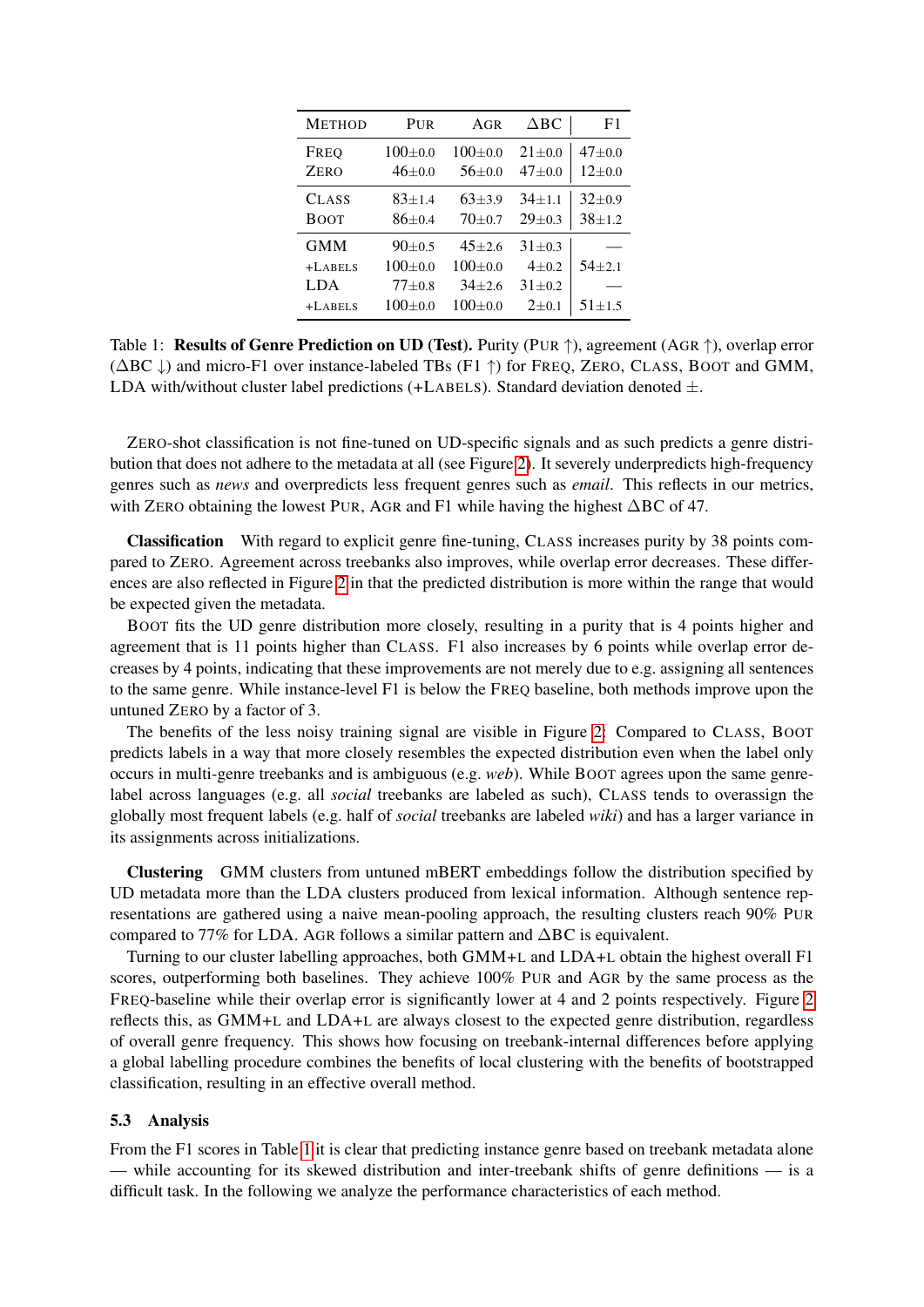<span id="page-8-0"></span>

Figure 3: Confusions of Instance-level Genre. Ratios of predicted labels (columns) per target (row) for ZERO, BOOT, CLASS, FREQ, GMM+L, LDA+L on test splits of 26 instance-annotated treebanks.

Overall, trends of the unsupervised metrics follow the supervised F1, leading us to believe that the methods would behave comparatively should labels for all instances in UD be available. The confusion matrices with prediction ratios per gold label in Figure [3](#page-8-0) reflect our previous observations.

Baselines The FREQ baseline's predictions are clearly dominated by the most frequent *news* genre, followed by the similarly high frequency *non-fiction* and *blog* (see Figure [3d\)](#page-8-0).

ZERO appears to follow a pattern similar to BOOT (e.g. *blog* and *email*), however it also makes more predictions away from the diagonal (see Figure [3a\)](#page-8-0).

Classification Both CLASS (Figure [3c\)](#page-8-0) and BOOT (Figure [3b\)](#page-8-0) assign most instances of a genre to a single prediction label, often strongly aligning with the target diagonal. CLASS more often assigns a single label per target instead of spreading out predictions across multiple labels as in BOOT. Nonetheless, both methods make some unintuitive errors such as BOOT classifying parts of *poetry* as *wiki*. For these 68 samples from Russian-Taiga, BOOT likely overfits the language signal from Russian-GSD [\(McDonald](#page-11-9) [et al., 2013;](#page-11-9) *wiki*).

Compared to ZERO which approximates the predictions of an untuned mBERT model, BOOT and CLASS fine-tuning appears to amplify existing patterns and shifts some predictions to better align with genres as defined in UD (e.g. *fiction* and *legal* in BOOT).

Clustering Grouping all 1.5 million sentences of UD into 18 unlabeled clusters using GMM and LDA results in purity and ∆BC comparable to CLASS and BOOT. However, looking into the cluster contents of the former reveals that they are oversaturated with large treebanks such as German-HDT. Cosine similarities of cluster centroids from the mBERT-based GMM further indicate that proximity corresponds foremost to language similarity.

Some clusters predominantly contain *news*, *wiki* or *social*. This corresponds to cases such as the Italian Twitter treebank TWITTIRÒ in which specific tokens (e.g. "@user") are distinct enough to override the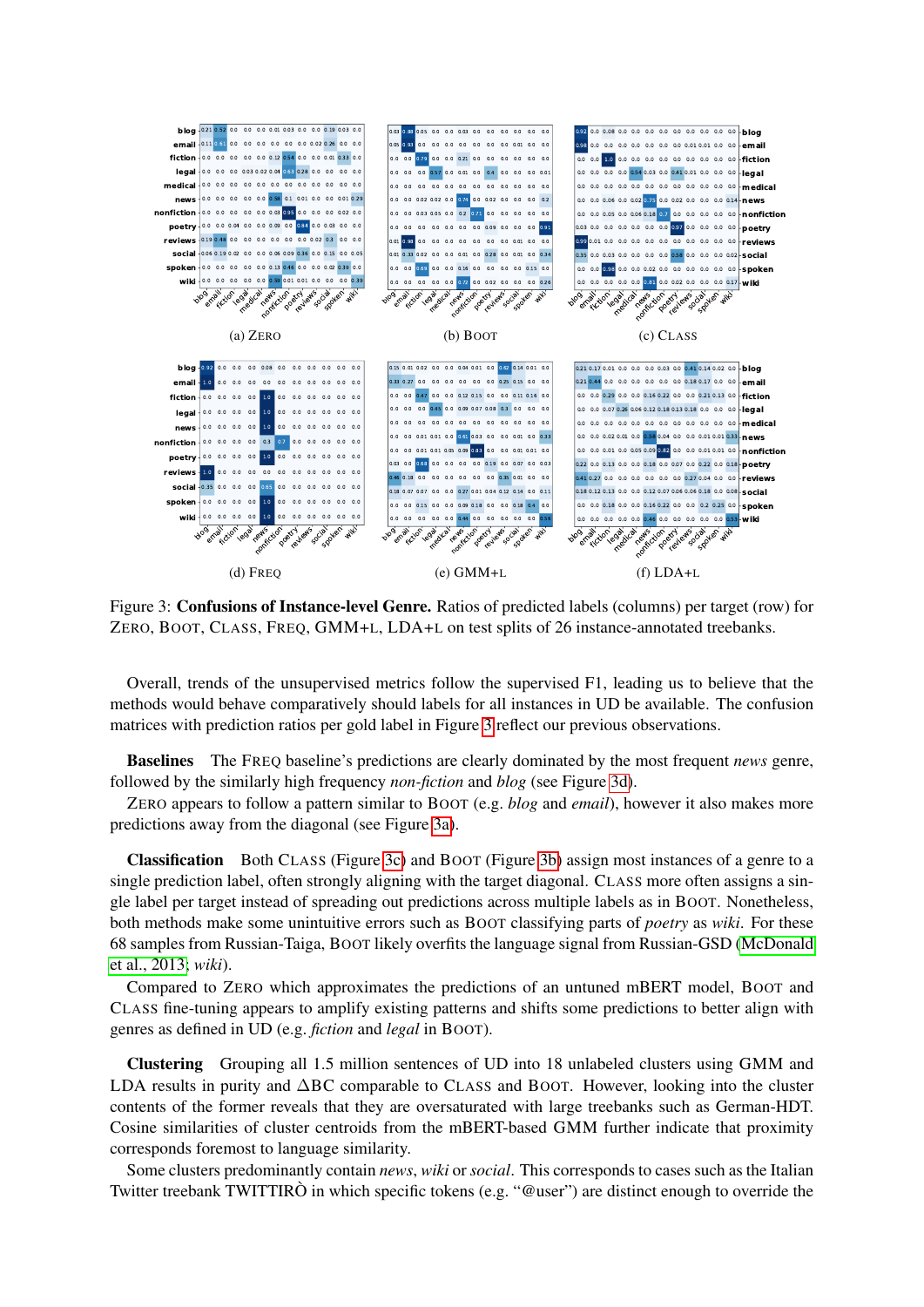language signal. Overall, most UD-level clusters do not have clear genre distinctions and are influenced more strongly by language than genre, resulting in high treebank purity while having low intra-treebank agreement. Attempting to cross-lingually cluster all sentences in UD directly is therefore not as effective for recovering instance-level genre as it was in the monolingual setting [\(Aharoni and Goldberg, 2020\)](#page-10-0).

Initially constructing clusters within each treebank as in the GMM+L and LDA+L methods appears to restore the benefits observed in the monolingual setting. A qualitative analysis of the treebank-level LDA clusters reveals that *wiki* clusters often contain lexical indicators for the genre, such as brackets, while *news* features often contain n-grams which may be related to spoken quotes such as "said", "Ik " (first person pronoun).

Attaching labels to these clusters using the globally shared mBERT space yields confusion plots for GMM+L and LDA+L which most closely follow the diagonal (see Figures [3e](#page-8-0) and [3f\)](#page-8-0). Overall, their predictions follow a similar pattern indicating that clustering at the treebank-level using either mBERT embeddings or lexical features results in similar sentence groups.

Within the instance-labeled subset, all models share confusions between *news* and *wiki* (mainly from PUD). While *wiki* is often predicted as *news*, both GMM+L and LDA+L substantially improve upon this "*news*-bias" with a confusion ratio that is 13%–56% lower compared to all other methods. The sentencebounded context from which all models must make their genre predictions nonetheless limits the amount of improvement possible. For example, using the aforementioned LDA features the algorithm would very likely be unable to distinguish between *news* and *wiki* (both non-fiction, edited texts describing facts) for cases such as, *"Weiss was honored with the literature prizes from the cities of Cologne and Bremen."*

#### 6 Discussion and Conclusion

This work provided an in-depth analysis of the 18 genres in Universal Dependencies (UD) and identified challenges for projecting this treebank metadata to the instance level. As these genre labels were not part of the first UD releases, but were added in later versions, we identified large variations in the way they are interpreted and applied — resulting in far less universal definitions of genre than for syntactic dependencies. Most treebanks furthermore contain multiple genres while not providing finer-grained instance-level annotations thereof. This also sheds light on prior work which used UD metadata for training data selection, where treebank-level genre improved in-language parsing performance [\(Stymne,](#page-13-1) [2020\)](#page-13-1) and where moving to instance-level genre signals lead to additional increases even across languages [\(Müller-Eberstein et al., 2021\)](#page-11-1).

Building on the latent genre information stored in MLM embeddings, we investigated four methods for projecting treebank-level labels to the instance level. In contrast to prior monolingual work, immediately clustering multilingual embeddings yielded clusters dominated by language similarity instead of genre (Section [5.3\)](#page-7-1). Similarly, zero-shot labelling using the untuned mBERT latent space proved to be insufficient for producing a genre distribution which adheres to the UD metadata. The classification-based CLASS and BOOT methods are able to extract a stronger genre signal from mBERT than ZERO.

Our proposed GMM+L and LDA+L methods which combine local treebank clusters with the global, cross-lingual representation space reach the best overall performance, outperforming both baselines as well as both classification methods at a much lower computational cost (Section [5.2;](#page-6-2) Appendix [B\)](#page-15-1). This highlights how the current genre annotations are far from universal, yet can still guide our local-to-global instance-level genre predictors in identifying cross-lingually consistent, data-driven notions of genre.

Future work may be able to improve instance genre prediction by using a more consistent label set or human annotations. The definition of genre macro-classes or a broader taxonomy covering existing annotations could also guide further investigations into cross-lingual language variation. Nonetheless, we expect the task of predicting sentence genre to remain difficult due to the short context within which both annotators and models must make their predictions.

Within the complex scenario of highly cross-lingual, instance-level genre classification, our methods have nonetheless demonstrated that genre is recoverable across the 114 languages in UD — shedding light on prior genre-driven work as well as enabling future research to more deliberately control for additional dimensions of language variation in their data.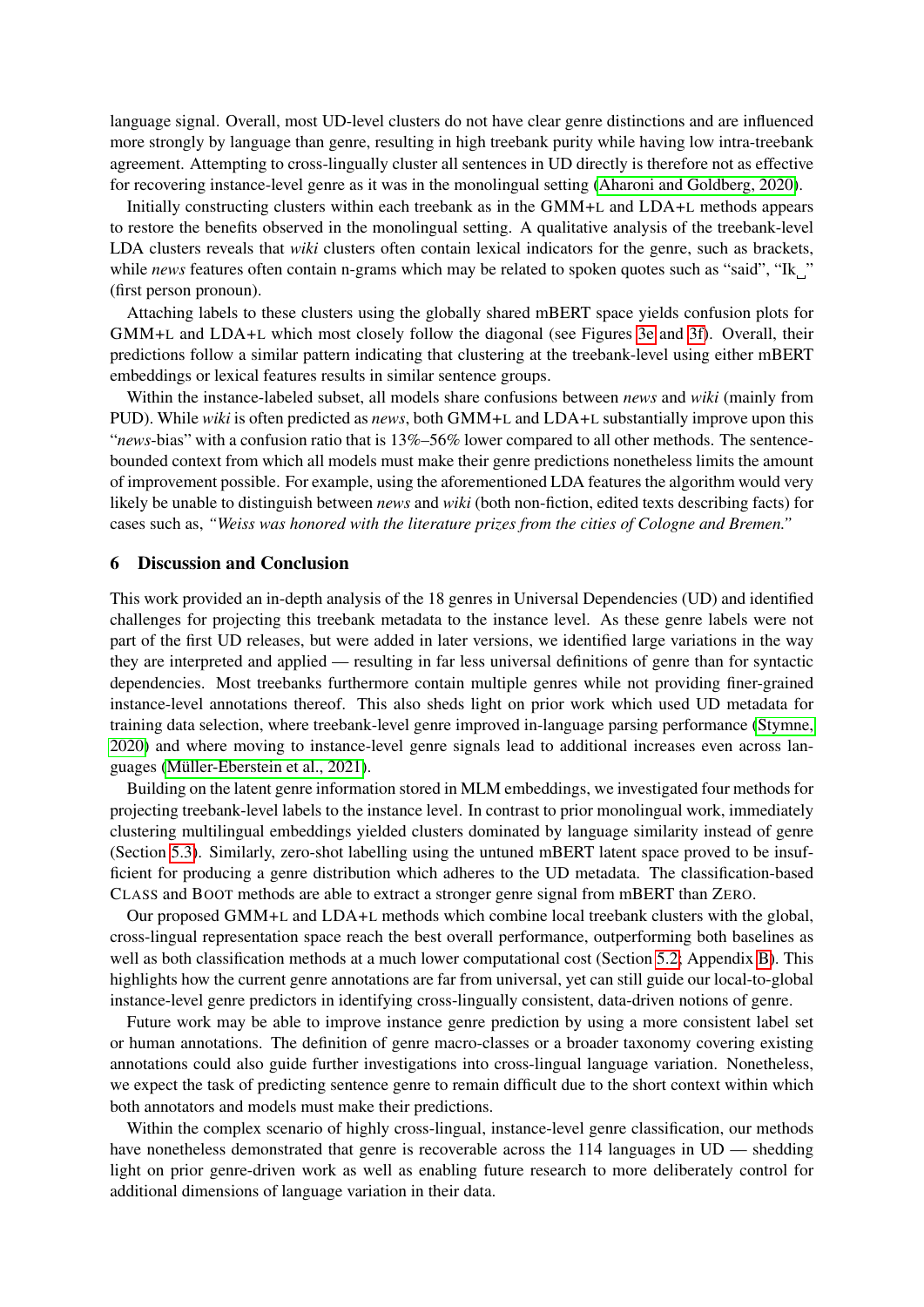## Acknowledgements

We would like to thank the NLPnorth group for insightful discussions on this work — in particular Elisa Bassignana and Mike Zhang. Thanks to Héctor Martínez Alonso for feedback on an early draft as well as ITU's High-performance Computing Cluster team. Finally, we thank the anonymous reviewers for their helpful feedback. This research is supported by the Independent Research Fund Denmark (DFF) grant 9063-00077B and an Amazon Faculty Research Award (ARA).

## References

- <span id="page-10-0"></span>Roee Aharoni and Yoav Goldberg. 2020. Unsupervised Domain Clusters in Pretrained Language Models. In *Proceedings of the 58th Annual Meeting of the Association for Computational Linguistics*, pages 7747–7763, Online. Association for Computational Linguistics.
- <span id="page-10-5"></span>Yevgeni Berzak, Jessica Kenney, Carolyn Spadine, Jing Xian Wang, Lucia Lam, Keiko Sophie Mori, Sebastian Garza, and Boris Katz. 2016. Universal Dependencies for learner English. In *Proceedings of the 54th Annual Meeting of the Association for Computational Linguistics (Volume 1: Long Papers)*, pages 737–746, Berlin, Germany, August. Association for Computational Linguistics.
- <span id="page-10-10"></span>David M. Blei, Andrew Y. Ng, and Michael I. Jordan. 2003. Latent dirichlet allocation. *Journal of Machine Learning Research*, 3(Jan):993–1022.
- <span id="page-10-7"></span>Emanuel Borges Völker, Maximilian Wendt, Felix Hennig, and Arne Köhn. 2019. HDT-UD: A very large Universal Dependencies treebank for German. In *Proceedings of the Third Workshop on Universal Dependencies (UDW, SyntaxFest 2019)*, pages 46–57, Paris, France, August. Association for Computational Linguistics.
- <span id="page-10-9"></span>Anouck Braggaar and Rob van der Goot. 2021. Challenges in annotating and parsing spoken, code-switched, Frisian-Dutch data. In *Proceedings of the Second Workshop on Domain Adaptation for NLP*, pages 50–58, Kyiv, Ukraine, April. Association for Computational Linguistics.
- <span id="page-10-4"></span>Flavio M Cecchini, Rachele Sprugnoli, Giovanni Moretti, and Marco Passarotti. 2020. Udante: First steps towards the universal dependencies treebank of dante's latin works. In *Seventh Italian Conference on Computational Linguistics*, pages 1–7. CEUR-WS. org.
- <span id="page-10-11"></span>Euisun Choi and Chulhee Lee. 2003. Feature extraction based on the Bhattacharyya distance. *Pattern Recognition*, 36:1703–1709, 08.
- <span id="page-10-8"></span>Alessandra Teresa Cignarella, Cristina Bosco, and Paolo Rosso. 2019. Presenting TWITTIRÒ-UD: An Italian Twitter treebank in Universal Dependencies. In *Proceedings of the Fifth International Conference on Dependency Linguistics (Depling, SyntaxFest 2019)*, pages 190–197, Paris, France, August. Association for Computational Linguistics.
- <span id="page-10-2"></span>Xiang Dai, Sarvnaz Karimi, Ben Hachey, and Cecile Paris. 2020. Cost-effective selection of pretraining data: A case study of pretraining BERT on social media. In *Findings of the Association for Computational Linguistics: EMNLP 2020*, pages 1675–1681, Online, November. Association for Computational Linguistics.

<span id="page-10-12"></span>Joe Davison. 2020. Zero-Shot Learning in Modern NLP, May. Accessed December 4th, 2020.

- <span id="page-10-1"></span>Jacob Devlin, Ming-Wei Chang, Kenton Lee, and Kristina Toutanova. 2019. BERT: Pre-training of deep bidirectional transformers for language understanding. In *Proceedings of the 2019 Conference of the North American Chapter of the Association for Computational Linguistics: Human Language Technologies, Volume 1 (Long and Short Papers)*, pages 4171–4186, Minneapolis, Minnesota, June. Association for Computational Linguistics.
- <span id="page-10-6"></span>Elisa Di Nuovo, Cristina Bosco, Alessandro Mazzei, and Manuela Sanguinetti. 2019. Towards an italian learner treebank in universal dependencies. In *6th Italian Conference on Computational Linguistics, CLiC-it 2019*, volume 2481, pages 1–6. CEUR-WS.

Fonticons. 2021. Font Awesome Icons. CC-BY 4.0 License.

<span id="page-10-3"></span>Suchin Gururangan, Ana Marasovic, Swabha Swayamdipta, Kyle Lo, Iz Beltagy, Doug Downey, and Noah A. ´ Smith. 2020. Don't stop pretraining: Adapt language models to domains and tasks. In *Proceedings of the 58th Annual Meeting of the Association for Computational Linguistics*, pages 8342–8360, Online, July. Association for Computational Linguistics.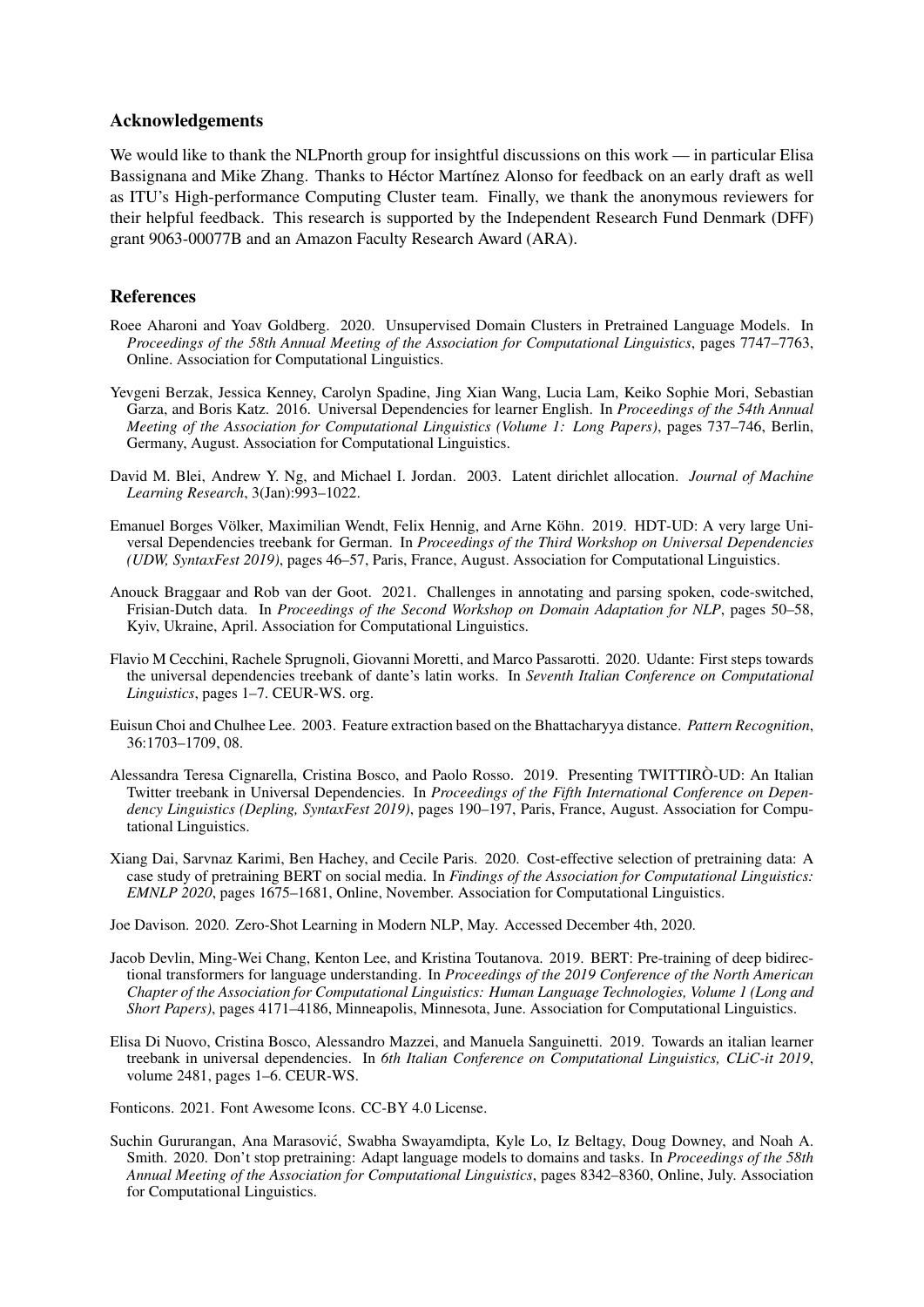- <span id="page-11-2"></span>Dag TT Haug and Marius Jøhndal. 2008. Creating a parallel treebank of the old Indo-European Bible translations. In *Proceedings of the second workshop on language technology for cultural heritage data (LaTeCH 2008)*, pages 27–34.
- <span id="page-11-6"></span>Barbora Hladká, Jan Hajič, Jirka Hana, Jaroslava Hlaváčová, Jiří Mírovský, and Jan Raab. 2008. The Czech academic corpus 2.0 guide. *The Prague Bulletin of Mathematical Linguistics*, 89(1):41–96.
- <span id="page-11-0"></span>Brett Kessler, Geoffrey Nunberg, and Hinrich Schutze. 1997. Automatic detection of text genre. In *35th Annual Meeting of the Association for Computational Linguistics and 8th Conference of the European Chapter of the Association for Computational Linguistics*, pages 32–38, Madrid, Spain, July. Association for Computational Linguistics.
- <span id="page-11-4"></span>John Lee, Herman Leung, and Keying Li. 2017. Towards Universal Dependencies for learner Chinese. In *Proceedings of the NoDaLiDa 2017 Workshop on Universal Dependencies (UDW 2017)*, pages 67–71, Gothenburg, Sweden, May. Association for Computational Linguistics.
- <span id="page-11-10"></span>Ilya Loshchilov and Frank Hutter. 2017. Fixing weight decay regularization in adam. *Computing Research Repository*, arXiv: 1711.05101. version 3.
- <span id="page-11-3"></span>Mikko Luukko, Aleksi Sahala, Sam Hardwick, and Krister Lindén. 2020. Akkadian treebank for early neoassyrian royal inscriptions. In *Proceedings of the 19th International Workshop on Treebanks and Linguistic Theories*, pages 124–134, Düsseldorf, Germany, October. Association for Computational Linguistics.
- <span id="page-11-8"></span>Olga Lyashevskaya, Angelika Peljak-Łapińska, and Daria Petrova. 2017. UD\_Belarusian-HSE. [https://](https://github.com/UniversalDependencies/UD_Belarusian-HSE) [github.com/UniversalDependencies/UD\\_Belarusian-HSE](https://github.com/UniversalDependencies/UD_Belarusian-HSE).
- <span id="page-11-9"></span>Ryan McDonald, Joakim Nivre, Yvonne Quirmbach-Brundage, Yoav Goldberg, Dipanjan Das, Kuzman Ganchev, Keith Hall, Slav Petrov, Hao Zhang, Oscar Täckström, Claudia Bedini, Núria Bertomeu Castelló, and Jungmee Lee. 2013. Universal Dependency annotation for multilingual parsing. In *Proceedings of the 51st Annual Meeting of the Association for Computational Linguistics (Volume 2: Short Papers)*, pages 92–97, Sofia, Bulgaria, August. Association for Computational Linguistics.
- <span id="page-11-5"></span>Maria Mitrofan, Verginica Barbu Mititelu, and Grigorina Mitrofan. 2019. MoNERo: a biomedical gold standard corpus for the Romanian language. In *Proceedings of the 18th BioNLP Workshop and Shared Task*, pages 71–79, Florence, Italy, August. Association for Computational Linguistics.
- <span id="page-11-1"></span>Max Müller-Eberstein, Rob van der Goot, and Barbara Plank. 2021. Genre as weak supervision for cross-lingual dependency parsing. In *Proceedings of the 2021 Conference on Empirical Methods in Natural Language Processing*, pages 4786–4802, Online and Punta Cana, Dominican Republic, November. Association for Computational Linguistics.
- <span id="page-11-7"></span>Joakim Nivre, Željko Agic, Lars Ahrenberg, Lene Antonsen, Maria Jesus Aranzabe, Masayuki Asahara, Luma ´ Ateyah, Mohammed Attia, Aitziber Atutxa, Elena Badmaeva, Miguel Ballesteros, Esha Banerjee, Sebastian Bank, John Bauer, Kepa Bengoetxea, Riyaz Ahmad Bhat, Eckhard Bick, Cristina Bosco, Gosse Bouma, Sam Bowman, Aljoscha Burchardt, Marie Candito, Gauthier Caron, Gülşen Cebiroğlu Eryiğit, Giuseppe G. A. Celano, Savas Cetin, Fabricio Chalub, Jinho Choi, Yongseok Cho, Silvie Cinková, Çagrı Çöltekin, Miriam ˘ Connor, Marie-Catherine de Marneffe, Valeria de Paiva, Arantza Diaz de Ilarraza, Kaja Dobrovoljc, Timothy Dozat, Kira Droganova, Marhaba Eli, Ali Elkahky, Tomaž Erjavec, Richárd Farkas, Hector Fernandez Alcalde, Jennifer Foster, Cláudia Freitas, Katarína Gajdošová, Daniel Galbraith, Marcos Garcia, Filip Ginter, Iakes Goenaga, Koldo Gojenola, Memduh Gökırmak, Yoav Goldberg, Xavier Gómez Guinovart, Berta Gonzáles Saavedra, Matias Grioni, Normunds Grūzītis, Bruno Guillaume, Nizar Habash, Jan Hajič, Jan Hajič jr., Linh Hà Mỹ, Kim Harris, Dag Haug, Barbora Hladká, Jaroslava Hlaváčová, Petter Hohle, Radu Ion, Elena Irimia, Anders Johannsen, Fredrik Jørgensen, Hüner Kaşıkara, Hiroshi Kanayama, Jenna Kanerva, Tolga Kayadelen, Václava Kettnerová, Jesse Kirchner, Natalia Kotsyba, Simon Krek, Sookyoung Kwak, Veronika Laippala, Lorenzo Lambertino, Tatiana Lando, Phuong Lê Hông, Alessandro Lenci, Saran Lertpradit, Herman Leung, Cheuk Ying ` Li, Josie Li, Nikola Ljubešic, Olga Loginova, Olga Lyashevskaya, Teresa Lynn, Vivien Macketanz, Aibek ´ Makazhanov, Michael Mandl, Christopher Manning, Ruli Manurung, Cătălina Mărănduc, David Mareček, Katrin Marheinecke, Héctor Martínez Alonso, André Martins, Jan Mašek, Yuji Matsumoto, Ryan McDonald, Gustavo Mendonça, Anna Missilä, Verginica Mititelu, Yusuke Miyao, Simonetta Montemagni, Amir More, Laura Moreno Romero, Shunsuke Mori, Bohdan Moskalevskyi, Kadri Muischnek, Nina Mustafina, Kaili Müürisep, Pinkey Nainwani, Anna Nedoluzhko, Luong Nguyễn Thị, Huyền Nguyễn Thị Minh, Vitaly Nikolaev, Rattima Nitisaroj, Hanna Nurmi, Stina Ojala, Petya Osenova, Lilja Øvrelid, Elena Pascual, Marco Passarotti, Cenel-Augusto Perez, Guy Perrier, Slav Petrov, Jussi Piitulainen, Emily Pitler, Barbara Plank, Martin Popel, Lauma Pretkalnina, Prokopis Prokopidis, Tiina Puolakainen, Sampo Pyysalo, Alexandre Rademaker, Livy Real, Siva Reddy, Georg Rehm, Larissa Rinaldi, Laura Rituma, Rudolf Rosa, Davide Rovati, Shadi Saleh, Manuela Sanguinetti, Baiba Saulīte, Yanin Sawanakunanon, Sebastian Schuster, Djamé Seddah, Wolfgang Seeker, Mojgan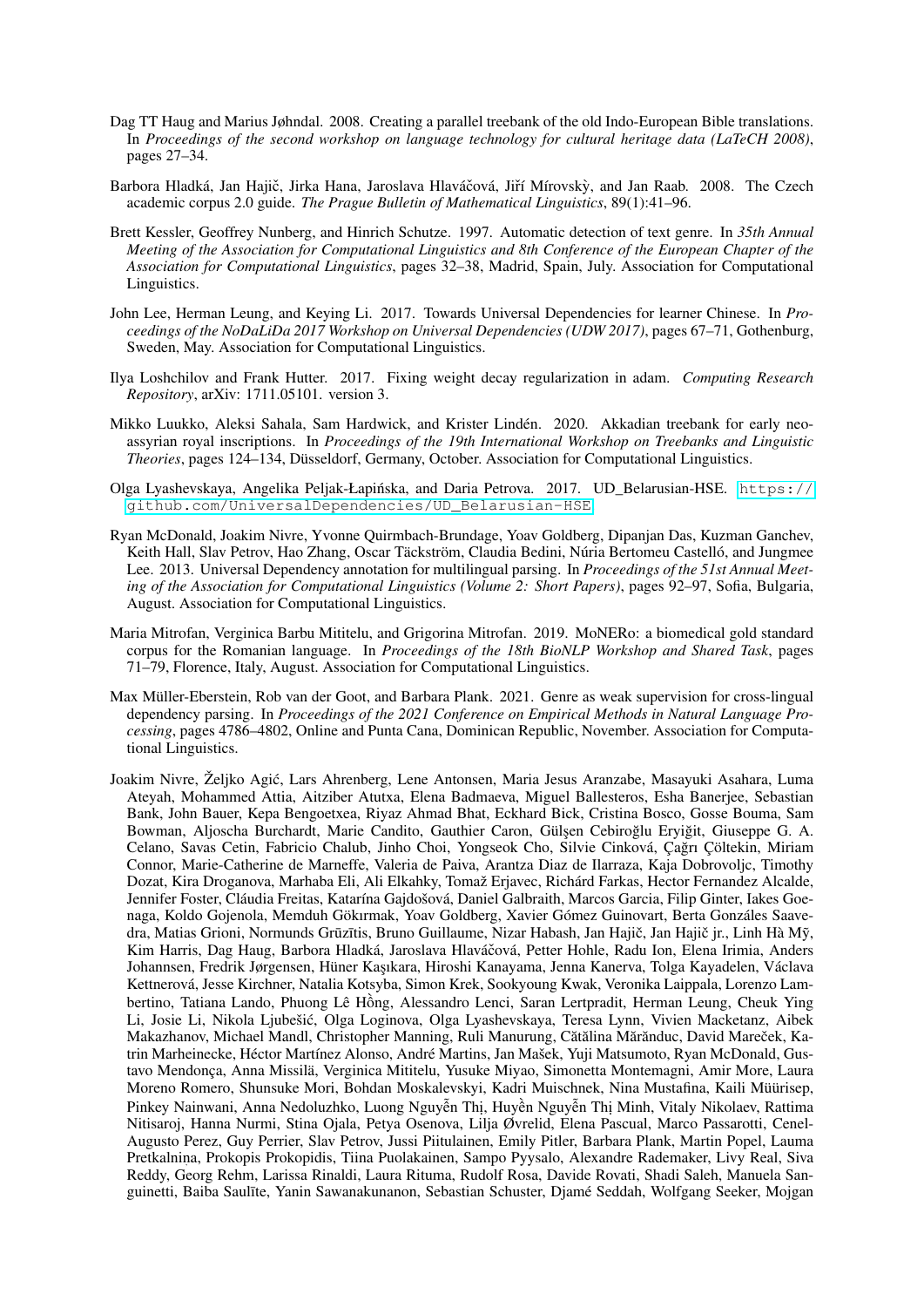Seraji, Lena Shakurova, Mo Shen, Atsuko Shimada, Muh Shohibussirri, Natalia Silveira, Maria Simi, Radu Simionescu, Katalin Simkó, Mária Šimková, Kiril Simov, Aaron Smith, Antonio Stella, Jana Strnadová, Alane Suhr, Umut Sulubacak, Zsolt Szántó, Dima Taji, Takaaki Tanaka, Trond Trosterud, Anna Trukhina, Reut Tsarfaty, Francis Tyers, Sumire Uematsu, Zdeňka Urešová, Larraitz Uria, Hans Uszkoreit, Gertjan van Noord, Viktor Varga, Veronika Vincze, Jonathan North Washington, Zhuoran Yu, Zdeněk Žabokrtský, Daniel Zeman, and Hanzhi Zhu. 2017. Universal dependencies 2.0 – CoNLL 2017 shared task development and test data. LINDAT/CLARIAH-CZ digital library at the Institute of Formal and Applied Linguistics (ÚFAL), Faculty of Mathematics and Physics, Charles University.

- <span id="page-12-8"></span>Joakim Nivre, Marie-Catherine de Marneffe, Filip Ginter, Jan Hajič, Christopher D. Manning, Sampo Pyysalo, Sebastian Schuster, Francis Tyers, and Daniel Zeman. 2020. Universal Dependencies v2: An evergrowing multilingual treebank collection. In *Proceedings of the 12th Language Resources and Evaluation Conference*, pages 4034–4043, Marseille, France, May. European Language Resources Association.
- <span id="page-12-11"></span>Niko Partanen, Rogier Blokland, KyungTae Lim, Thierry Poibeau, and Michael Rießler. 2018. The first Komi-Zyrian Universal Dependencies treebanks. In *Proceedings of the Second Workshop on Universal Dependencies (UDW 2018)*, pages 126–132, Brussels, Belgium, November. Association for Computational Linguistics.
- <span id="page-12-13"></span>Agnieszka Patejuk and Adam Przepiórkowski. 2018. *From Lexical Functional Grammar to Enhanced Universal Dependencies: Linguistically informed treebanks of Polish*. Institute of Computer Science, Polish Academy of Sciences, Warsaw.
- <span id="page-12-15"></span>Fabian Pedregosa, Gaël Varoquaux, Alexandre Gramfort, Vincent Michel, Bertrand Thirion, Olivier Grisel, Mathieu Blondel, Peter Prettenhofer, Ron Weiss, Vincent Dubourg, Jake Vanderplas, Alexandre Passos, David Cournapeau, Matthieu Brucher, Matthieu Perrot, and Édouard Duchesnay. 2011. Scikit-learn: Machine learning in Python. *Journal of Machine Learning Research*, 12:2825–2830.
- <span id="page-12-0"></span>Philipp Petrenz. 2012. Cross-lingual genre classification. In *Proceedings of the Student Research Workshop at the 13th Conference of the European Chapter of the Association for Computational Linguistics*, pages 11–21, Avignon, France, April. Association for Computational Linguistics.
- <span id="page-12-5"></span>Barbara Plank and Gertjan van Noord. 2011. Effective measures of domain similarity for parsing. In *Proceedings of the 49th Annual Meeting of the Association for Computational Linguistics: Human Language Technologies*, pages 1566–1576, Portland, Oregon, USA, June. Association for Computational Linguistics.
- <span id="page-12-3"></span>Barbara Plank. 2016. What to do about non-standard (or non-canonical) language in nlp. In *KONVENS*, Bochum, Germany, September.
- <span id="page-12-6"></span>Ines Rehbein and Felix Bildhauer. 2017. Data point selection for genre-aware parsing. In *Proceedings of the 16th International Workshop on Treebanks and Linguistic Theories*, pages 95–105, Prague, Czech Republic.
- <span id="page-12-7"></span>Rudolf Rosa. 2015. Parsing natural language sentences by semi-supervised methods. *Computing Research Repository*, arXiv: 1506.04897. version 1.
- <span id="page-12-1"></span>Sebastian Ruder and Barbara Plank. 2017. Learning to select data for transfer learning with Bayesian optimization. In *Proceedings of the 2017 Conference on Empirical Methods in Natural Language Processing*, pages 372–382, Copenhagen, Denmark, September. Association for Computational Linguistics.
- <span id="page-12-12"></span>Mohammad Sadegh Rasooli, Pegah Safari, Amirsaeid Moloodi, and Alireza Nourian. 2020. The Persian dependency treebank made universal. *arXiv e-prints*, pages arXiv–2009.
- <span id="page-12-10"></span>Alessio Salomoni. 2019. UD\_German-LIT. [https://github.com/UniversalDependencies/UD\\_](https://github.com/UniversalDependencies/UD_German-LIT) [German-LIT](https://github.com/UniversalDependencies/UD_German-LIT).
- <span id="page-12-9"></span>Stephanie Samson and Cagrı Cöltekin. 2020. UD\_Tagalog-TRG. [https://github.com/](https://github.com/UniversalDependencies/UD_Tagalog-TRG) [UniversalDependencies/UD\\_Tagalog-TRG](https://github.com/UniversalDependencies/UD_Tagalog-TRG).
- <span id="page-12-2"></span>Motoki Sato, Hitoshi Manabe, Hiroshi Noji, and Yuji Matsumoto. 2017. Adversarial training for cross-domain universal dependency parsing. In *Proceedings of the CoNLL 2017 Shared Task: Multilingual Parsing from Raw Text to Universal Dependencies*, Vancouver, Canada. Association for Computational Linguistics.
- <span id="page-12-14"></span>Hinrich Schütze, Christopher D Manning, and Prabhakar Raghavan. 2008. *Introduction to information retrieval*, volume 39. Cambridge University Press.
- <span id="page-12-4"></span>Serge Sharoff. 2007. Classifying web corpora into domain and genre using automatic feature identification. In *Proceedings of the 3rd Web as Corpus Workshop*, pages 83–94.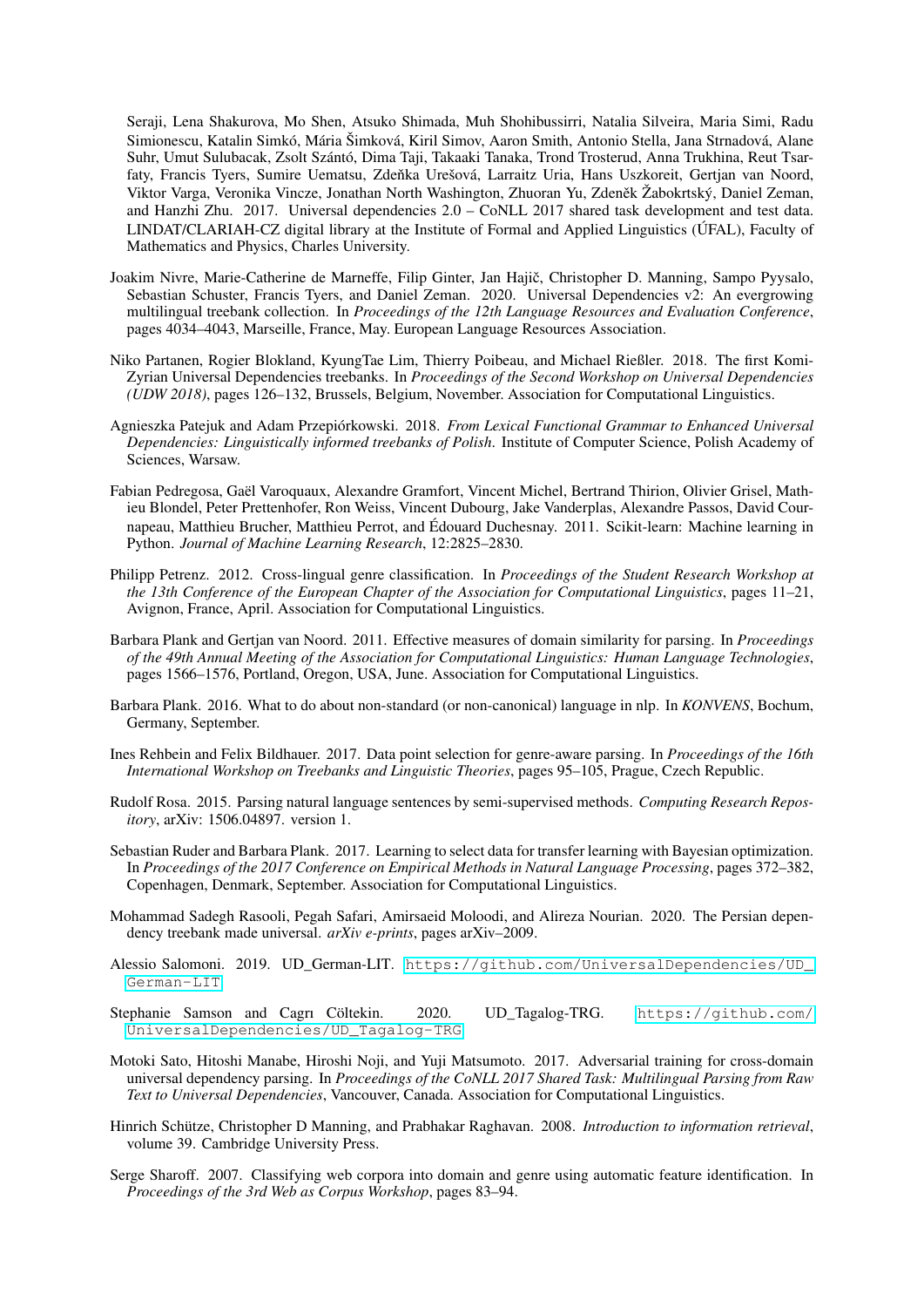- <span id="page-13-5"></span>Tatiana Shavrina and Olga Shapovalova. 2017. To the methodology of corpus construction for machine learning:"Taiga" syntax tree corpus and parser. In *Proceedings of "CORPORA-2017" International Conference*, pages 78–84.
- <span id="page-13-6"></span>Natalia Silveira, Timothy Dozat, Marie-Catherine de Marneffe, Samuel Bowman, Miriam Connor, John Bauer, and Chris Manning. 2014. A gold standard dependency corpus for English. In *Proceedings of the Ninth International Conference on Language Resources and Evaluation (LREC'14)*, Reykjavik, Iceland, May. European Language Resources Association (ELRA).
- <span id="page-13-4"></span>Aaron Smith, Bernd Bohnet, Miryam de Lhoneux, Joakim Nivre, Yan Shao, and Sara Stymne. 2018. 82 treebanks, 34 models: Universal Dependency parsing with multi-treebank models. In *Proceedings of the CoNLL 2018 Shared Task: Multilingual Parsing from Raw Text to Universal Dependencies*, pages 113–123, Brussels, Belgium, October. Association for Computational Linguistics.
- <span id="page-13-2"></span>Anders Søgaard. 2011. Data point selection for cross-language adaptation of dependency parsers. In *Proceedings of the 49th Annual Meeting of the Association for Computational Linguistics: Human Language Technologies*, pages 682–686, Portland, Oregon, USA, June. Association for Computational Linguistics.
- <span id="page-13-9"></span>Achim Stein and Sophie Prévost. 2013. Syntactic annotation of medieval texts. *New methods in historical corpora*, 3:275.
- <span id="page-13-7"></span>Will Styler. 2011. The Enronsent Corpus.
- <span id="page-13-1"></span>Sara Stymne. 2020. Cross-lingual domain adaptation for dependency parsing. In *Proceedings of the 19th International Workshop on Treebanks and Linguistic Theories*, pages 62–69, Düsseldorf, Germany, October. Association for Computational Linguistics.
- <span id="page-13-3"></span>Clara Vania, Yova Kementchedjhieva, Anders Søgaard, and Adam Lopez. 2019. A systematic comparison of methods for low-resource dependency parsing on genuinely low-resource languages. In *Proceedings of the 2019 Conference on Empirical Methods in Natural Language Processing and the 9th International Joint Conference on Natural Language Processing (EMNLP-IJCNLP)*, pages 1105–1116, Hong Kong, China, November. Association for Computational Linguistics.
- <span id="page-13-11"></span>Sappadla Prateek Veeranna, Jinseok Nam, Eneldo Loza Mencıa, and Johannes Fürnkranz. 2016. Using semantic similarity for multi-label zero-shot classification of text documents. In *Proceeding of European Symposium on Artificial Neural Networks, Computational Intelligence and Machine Learning. Bruges, Belgium: Elsevier*, pages 423–428.
- <span id="page-13-0"></span>Bonnie Webber. 2009. Genre distinctions for discourse in the Penn TreeBank. In *Proceedings of the Joint Conference of the 47th Annual Meeting of the ACL and the 4th International Joint Conference on Natural Language Processing of the AFNLP*, pages 674–682, Suntec, Singapore, August. Association for Computational Linguistics.
- <span id="page-13-13"></span>Thomas Wolf, Lysandre Debut, Victor Sanh, Julien Chaumond, Clement Delangue, Anthony Moi, Pierric Cistac, Tim Rault, Rémi Louf, Morgan Funtowicz, Joe Davison, Sam Shleifer, Patrick von Platen, Clara Ma, Yacine Jernite, Julien Plu, Canwen Xu, Teven Le Scao, Sylvain Gugger, Mariama Drame, Quentin Lhoest, and Alexander M. Rush. 2020. Transformers: State-of-the-art natural language processing. In *Proceedings of the 2020 Conference on Empirical Methods in Natural Language Processing: System Demonstrations*, pages 38–45, Online, October. Association for Computational Linguistics.
- <span id="page-13-14"></span>Yonghui Wu, Mike Schuster, Zhifeng Chen, Quoc V. Le, Mohammad Norouzi, Wolfgang Macherey, Maxim Krikun, Yuan Cao, Qin Gao, Klaus Macherey, Jeff Klingner, Apurva Shah, Melvin Johnson, Xiaobing Liu, Łukasz Kaiser, Stephan Gouws, Yoshikiyo Kato, Taku Kudo, Hideto Kazawa, Keith Stevens, George Kurian, Nishant Patil, Wei Wang, Cliff Young, Jason Smith, Jason Riesa, Alex Rudnick, Oriol Vinyals, Greg Corrado, Macduff Hughes, and Jeffrey Dean. 2016. Google's neural machine translation system: Bridging the gap between human and machine translation. *Computing Research Repository*, arXiv: 1609.08144. version 2.
- <span id="page-13-12"></span>Wenpeng Yin, Jamaal Hay, and Dan Roth. 2019. Benchmarking zero-shot text classification: Datasets, evaluation and entailment approach. In *Proceedings of the 2019 Conference on Empirical Methods in Natural Language Processing and the 9th International Joint Conference on Natural Language Processing (EMNLP-IJCNLP)*, pages 3914–3923, Hong Kong, China, November. Association for Computational Linguistics.
- <span id="page-13-10"></span>Shorouq Zahra. 2020. Parsing low-resource Levantine Arabic: Annotation projection versus small-sized annotated data.
- <span id="page-13-8"></span>Amir Zeldes. 2017. The GUM corpus: Creating multilayer resources in the classroom. *Language Resources and Evaluation*, 51(3):581–612.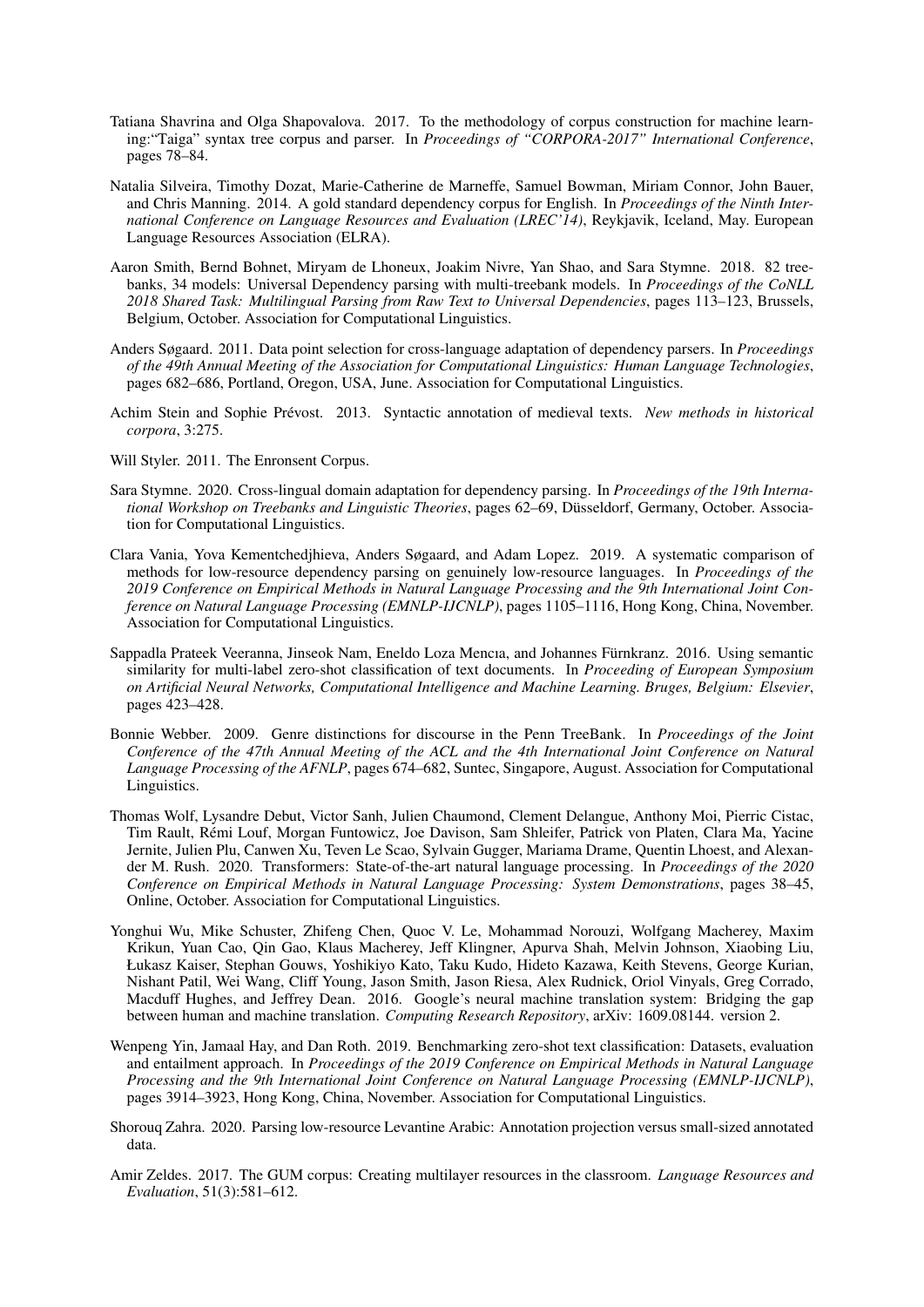<span id="page-14-0"></span>Daniel Zeman, Joakim Nivre, Mitchell Abrams, Elia Ackermann, Noëmi Aepli, Hamid Aghaei, Željko Agic, Amir ´ Ahmadi, Lars Ahrenberg, Chika Kennedy Ajede, Gabrielė Aleksandravičiūtė, Ika Alfina, Lene Antonsen, Katya Aplonova, Angelina Aquino, Carolina Aragon, Maria Jesus Aranzabe, Bilge Nas Arıcan, Hórunn Arnardóttir, Gashaw Arutie, Jessica Naraiswari Arwidarasti, Masayuki Asahara, Deniz Baran Aslan, Luma Ateyah, Furkan Atmaca, Mohammed Attia, Aitziber Atutxa, Liesbeth Augustinus, Elena Badmaeva, Keerthana Balasubramani, Miguel Ballesteros, Esha Banerjee, Sebastian Bank, Verginica Barbu Mititelu, Starkaður Barkarson, Victoria Basmov, Colin Batchelor, John Bauer, Seyyit Talha Bedir, Kepa Bengoetxea, Gözde Berk, Yevgeni Berzak, Irshad Ahmad Bhat, Riyaz Ahmad Bhat, Erica Biagetti, Eckhard Bick, Agne Bielinskiene, Kristín Bjarnadóttir, Rogier Blokland, Victoria Bobicev, Loïc Boizou, Emanuel Borges Völker, Carl Börstell, Cristina Bosco, Gosse Bouma, Sam Bowman, Adriane Boyd, Anouck Braggaar, Kristina Brokaite, Aljoscha Burchardt, Marie Candito, ˙ Bernard Caron, Gauthier Caron, Lauren Cassidy, Tatiana Cavalcanti, Gülşen Cebiroğlu Eryiğit, Flavio Massimiliano Cecchini, Giuseppe G. A. Celano, Slavomír Čéplö, Neslihan Cesur, Savas Cetin, Özlem Çetinoğlu, Fabricio Chalub, Shweta Chauhan, Ethan Chi, Taishi Chika, Yongseok Cho, Jinho Choi, Jayeol Chun, Alessandra T. Cignarella, Silvie Cinková, Aurélie Collomb, Çagrı Çöltekin, Miriam Connor, Marine Courtin, Mihaela ˘ Cristescu, Philemon. Daniel, Elizabeth Davidson, Marie-Catherine de Marneffe, Valeria de Paiva, Mehmet Oguz Derin, Elvis de Souza, Arantza Diaz de Ilarraza, Carly Dickerson, Arawinda Dinakaramani, Elisa Di Nuovo, Bamba Dione, Peter Dirix, Kaja Dobrovoljc, Timothy Dozat, Kira Droganova, Puneet Dwivedi, Hanne Eckhoff, Sandra Eiche, Marhaba Eli, Ali Elkahky, Binyam Ephrem, Olga Erina, Tomaž Erjavec, Aline Etienne, Wograine Evelyn, Sidney Facundes, Richárd Farkas, Marília Fernanda, Hector Fernandez Alcalde, Jennifer Foster, Cláudia Freitas, Kazunori Fujita, Katarína Gajdošová, Daniel Galbraith, Marcos Garcia, Moa Gärdenfors, Sebastian Garza, Fabrício Ferraz Gerardi, Kim Gerdes, Filip Ginter, Gustavo Godoy, Iakes Goenaga, Koldo Gojenola, Memduh Gökırmak, Yoav Goldberg, Xavier Gómez Guinovart, Berta González Saavedra, Bernadeta Griciūtė, Matias Grioni, Loïc Grobol, Normunds Grūzītis, Bruno Guillaume, Céline Guillot-Barbance, Tunga Güngör, Nizar Habash, Hinrik Hafsteinsson, Jan Hajič, Jan Hajič jr., Mika Hämäläinen, Linh Hà Mỹ, Na-Rae Han, Muhammad Yudistira Hanifmuti, Sam Hardwick, Kim Harris, Dag Haug, Johannes Heinecke, Oliver Hellwig, Felix Hennig, Barbora Hladká, Jaroslava Hlaváčová, Florinel Hociung, Petter Hohle, Eva Huber, Jena Hwang, Takumi Ikeda, Anton Karl Ingason, Radu Ion, Elena Irimia, Olájídé Ishola, Kaoru Ito, Tomáš Jelínek, Apoorva Jha, Anders Johannsen, Hildur Jónsdóttir, Fredrik Jørgensen, Markus Juutinen, Sarveswaran K, Hüner Kaşıkara, Andre Kaasen, Nadezhda Kabaeva, Sylvain Kahane, Hiroshi Kanayama, Jenna Kanerva, Neslihan Kara, Boris Katz, Tolga Kayadelen, Jessica Kenney, Václava Kettnerová, Jesse Kirchner, Elena Klementieva, Arne Köhn, Abdullatif Köksal, Kamil Kopacewicz, Timo Korkiakangas, Natalia Kotsyba, Jolanta Kovalevskaite, Simon ˙ Krek, Parameswari Krishnamurthy, Oguzhan Kuyrukçu, Aslı Kuzgun, Sookyoung Kwak, Veronika Laippala, ˘ Lucia Lam, Lorenzo Lambertino, Tatiana Lando, Septina Dian Larasati, Alexei Lavrentiev, John Lee, Phuong Lê Hông, Alessandro Lenci, Saran Lertpradit, Herman Leung, Maria Levina, Cheuk Ying Li, Josie Li, Keying ` Li, Yuan Li, KyungTae Lim, Bruna Lima Padovani, Krister Lindén, Nikola Ljubešic, Olga Loginova, Andry ´ Luthfi, Mikko Luukko, Olga Lyashevskaya, Teresa Lynn, Vivien Macketanz, Aibek Makazhanov, Michael Mandl, Christopher Manning, Ruli Manurung, Büsra Marsan, Cătălina Mărănduc, David Mareček, Katrin Marheinecke, Héctor Martínez Alonso, André Martins, Jan Mašek, Hiroshi Matsuda, Yuji Matsumoto, Alessandro Mazzei, Ryan McDonald, Sarah McGuinness, Gustavo Mendonça, Niko Miekka, Karina Mischenkova, Margarita Misirpashayeva, Anna Missilä, Cătălin Mititelu, Maria Mitrofan, Yusuke Miyao, AmirHossein Mojiri Foroushani, Judit Molnár, Amirsaeid Moloodi, Simonetta Montemagni, Amir More, Laura Moreno Romero, Giovanni Moretti, Keiko Sophie Mori, Shinsuke Mori, Tomohiko Morioka, Shigeki Moro, Bjartur Mortensen, Bohdan Moskalevskyi, Kadri Muischnek, Robert Munro, Yugo Murawaki, Kaili Müürisep, Pinkey Nainwani, Mariam Nakhlé, Juan Ignacio Navarro Horñiacek, Anna Nedoluzhko, Gunta Nešpore-Berzkalne, Manuela ¯ Nevaci, Luong Nguyễn Thị, Huyền Nguyễn Thị Minh, Yoshihiro Nikaido, Vitaly Nikolaev, Rattima Nitisaroj, Alireza Nourian, Hanna Nurmi, Stina Ojala, Atul Kr. Ojha, Adédayo. Olúòkun, Mai Omura, Emeka Onwuegbuzia, Petya Osenova, Robert Östling, Lilja Øvrelid, Şaziye Betül Özateş, Merve Özçelik, Arzucan Özgür, Balkız Öztürk Başaran, Hyunji Hayley Park, Niko Partanen, Elena Pascual, Marco Passarotti, Agnieszka Patejuk, Guilherme Paulino-Passos, Angelika Peljak-Łapińska, Siyao Peng, Cenel-Augusto Perez, Natalia Perkova, Guy Perrier, Slav Petrov, Daria Petrova, Jason Phelan, Jussi Piitulainen, Tommi A Pirinen, Emily Pitler, Barbara Plank, Thierry Poibeau, Larisa Ponomareva, Martin Popel, Lauma Pretkalnina, Sophie Prévost, Prokopis Prokopidis, Adam Przepiórkowski, Tiina Puolakainen, Sampo Pyysalo, Peng Qi, Andriela Rääbis, Alexandre Rademaker, Taraka Rama, Loganathan Ramasamy, Carlos Ramisch, Fam Rashel, Mohammad Sadegh Rasooli, Vinit Ravishankar, Livy Real, Petru Rebeja, Siva Reddy, Georg Rehm, Ivan Riabov, Michael Rießler, Erika Rimkute, Larissa Rinaldi, Laura Rituma, Luisa Rocha, Eiríkur Rögnvaldsson, Mykhailo Romanenko, Rudolf ˙ Rosa, Valentin Rosca, Davide Rovati, Olga Rudina, Jack Rueter, Kristján Rúnarsson, Shoval Sadde, Pegah Safari, Benoît Sagot, Aleksi Sahala, Shadi Saleh, Alessio Salomoni, Tanja Samardžic, Stephanie Samson, Manuela ´ Sanguinetti, Ezgi Sanıyar, Dage Särg, Baiba Saulīte, Yanin Sawanakunanon, Shefali Saxena, Kevin Scannell, Salvatore Scarlata, Nathan Schneider, Sebastian Schuster, Lane Schwartz, Djamé Seddah, Wolfgang Seeker, Mojgan Seraji, Mo Shen, Atsuko Shimada, Hiroyuki Shirasu, Yana Shishkina, Muh Shohibussirri, Dmitry Sichinava, Janine Siewert, Einar Freyr Sigurðsson, Aline Silveira, Natalia Silveira, Maria Simi, Radu Simionescu, Katalin Simkó, Mária Šimková, Kiril Simov, Maria Skachedubova, Aaron Smith, Isabela Soares-Bastos, Carolyn Spadine, Rachele Sprugnoli, Steinhór Steingrímsson, Antonio Stella, Milan Straka, Emmett Strickland,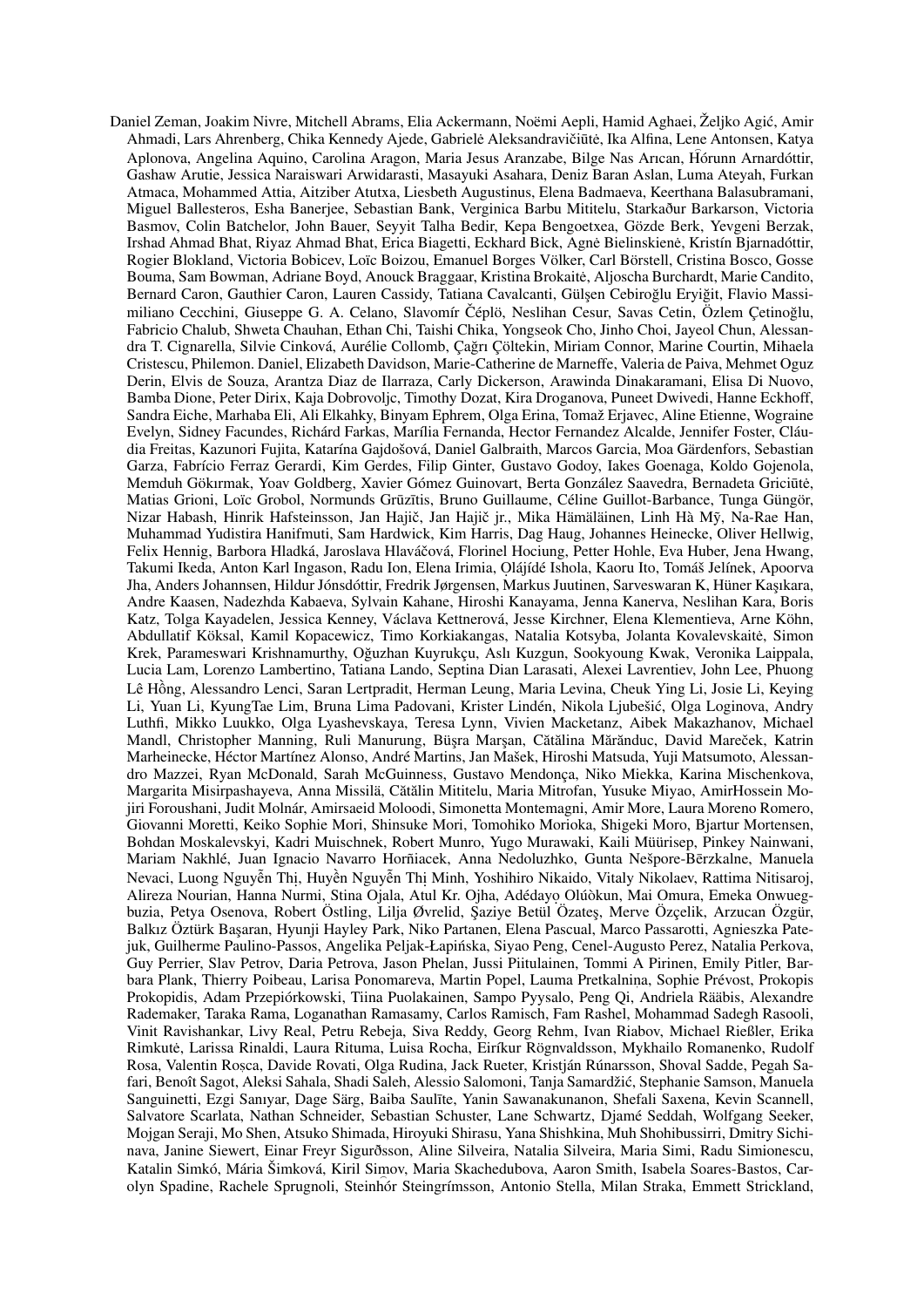Jana Strnadová, Alane Suhr, Yogi Lesmana Sulestio, Umut Sulubacak, Shingo Suzuki, Zsolt Szántó, Dima Taji, Yuta Takahashi, Fabio Tamburini, Mary Ann C. Tan, Takaaki Tanaka, Samson Tella, Isabelle Tellier, Marinella Testori, Guillaume Thomas, Liisi Torga, Marsida Toska, Trond Trosterud, Anna Trukhina, Reut Tsarfaty, Utku Türk, Francis Tyers, Sumire Uematsu, Roman Untilov, Zdenka Urešová, Larraitz Uria, Hans Uszkoreit, Andrius ˇ Utka, Sowmya Vajjala, Rob van der Goot, Martine Vanhove, Daniel van Niekerk, Gertjan van Noord, Viktor Varga, Eric Villemonte de la Clergerie, Veronika Vincze, Natalia Vlasova, Aya Wakasa, Joel C. Wallenberg, Lars Wallin, Abigail Walsh, Jing Xian Wang, Jonathan North Washington, Maximilan Wendt, Paul Widmer, Seyi Williams, Mats Wirén, Christian Wittern, Tsegay Woldemariam, Tak-sum Wong, Alina Wróblewska, Mary Yako, Kayo Yamashita, Naoki Yamazaki, Chunxiao Yan, Koichi Yasuoka, Marat M. Yavrumyan, Arife Betül Yenice, Olcay Taner Yıldız, Zhuoran Yu, Zdeněk Žabokrtský, Shorouq Zahra, Amir Zeldes, Hanzhi Zhu, Anna Zhuravleva, and Rayan Ziane. 2021. Universal dependencies 2.8.1. LINDAT/CLARIAH-CZ digital library at the Institute of Formal and Applied Linguistics (ÚFAL), Faculty of Mathematics and Physics, Charles University.

## Appendix

## <span id="page-15-0"></span>A Universal Dependencies Setup

All experiments make use of Universal Dependencies v2.8 [\(Zeman et al., 2021\)](#page-14-0). From the total set of 202 treebanks, we use all except for the following two (due to licensing restrictions): *Arabic-NYUAD* and *Japanese-BCCWJ*. In total 1.51 million sentences are used in our experiments.

Data Splits The experiments in Section [5](#page-6-0) use the 204k global test split. Initial comparisons were performed on the 915k dev set. The 102k training split was used to fine-tune CLASS and BOOT. For early stopping, 31k sentences from the latter split were used as a held-out set. The exact instances are available in the associated code repository for future reproducibility.

Genre Mapping For 26 treebanks with instance-level genre labels in the metadata comments before each sentence, we created mappings from the treebank genre labels to the UD genre label set according to the guidelines described in Section [4.2.](#page-5-0) The genre metadata typically either follow the format genre  $=$ X or are implied by the document source specified in the sentence ID (e.g. sent \_id = genre-...). There are a total of 91 mappings which will be made available with the codebase upon publication.

### <span id="page-15-1"></span>B Model and Training Details

The following describes architecture and training details for all methods. When not further defined, default hyperparameters are used. Implementations and predictions are available in the code repository at <https://personads.me/x/syntaxfest-2021-code>.

Infrastructure Neural models are trained on an NVIDIA A100 GPU with 40 GB of VRAM.

Language Model This work uses mBERT [\(Devlin et al., 2019\)](#page-10-1) as implemented in the Transformers library [\(Wolf et al., 2020\)](#page-13-13) as bert-base-multilingual-cased. Embeddings are of size  $d_{\text{emb}} =$ 768 and the model has 178 million parameters. To create sentence embeddings, we use the mean-pooled WordPiece embeddings [\(Wu et al., 2016\)](#page-13-14) of the final layer.

**Classification** CLASS and BOOT build on the standard mBERT architecture as follows: mBERT  $\rightarrow$ CLS-token  $\rightarrow$  linear layer ( $d_{emb} \times 18$ )  $\rightarrow$  softmax. The training has an epoch limit of 30 with early stopping after 3 iterations without improvements on the development set. Backpropagation is performed using AdamW [\(Loshchilov and Hutter, 2017\)](#page-11-10) with a learning rate of  $10^{-7}$  on batches of size 16. The finetuning procedure requires GPU hardware which can host mBERT, corresponding to 10 GB of VRAM. Training on the 71k relevant instances takes approximately 10 hours.

Clustering Both *Gaussian Mixture Models* (GMM) and *Latent Dirichlet Allocation* [\(Blei et al.,](#page-10-10) [2003;](#page-10-10) LDA) use scikit-learn v0.23 [\(Pedregosa et al., 2011\)](#page-12-15). LDA uses bags of character 3–6-grams which occur in at least 2 and in at most 30% of sentences. GMMs use the mBERT sentence embeddings as input. Both methods are CPU-bound and cluster all treebanks in UD in under 45 minutes.

Random Initializations Each experiment is run thrice using the seeds 41, 42 and 43.